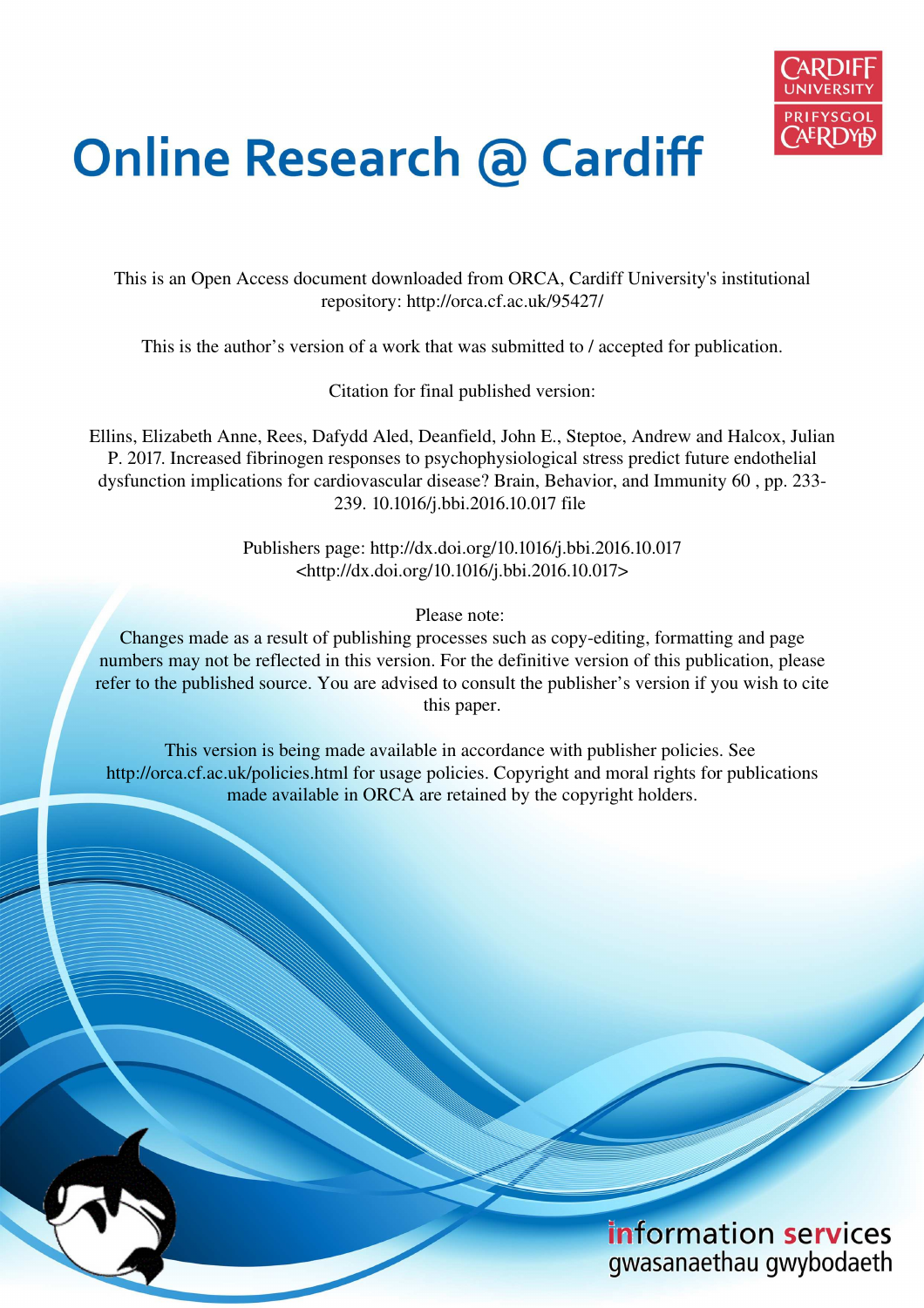# **Increased fibrinogen responses to psychophysiological stress predict future endothelial dysfunction implications for cardiovascular disease?**

Elizabeth A Ellins<sup>a,b</sup>, D Aled Rees<sup>a</sup>, John E Deanfield<sup>c</sup>, Andrew Steptoe<sup>d</sup>, Julian P Halcox<sup>b</sup>

<sup>a</sup>Neurosciences and Mental Health Research Institute, School of Medicine, Cardiff

University, Cardiff, CF24 4HQ, United Kingdom

<sup>b</sup>Institute of Life Sciences, Swansea University Medical School, Swansea University,

Singleton Park, Swansea, SA2 8PP, United Kingdom

<sup>c</sup>UCL Institute of Cardiovascular Science, UCL

dInstitute of Epidemiology and Health Care, UCL

Corresponding author: Julian Halcox Institute of Life Sciences 2, Swansea University Medical School, Swansea University, Singleton Park, Swansea. SA2 8PP.

Tel: +44 (0)1792 602938 Email: J.P.J.Halcox@swansea.ac.uk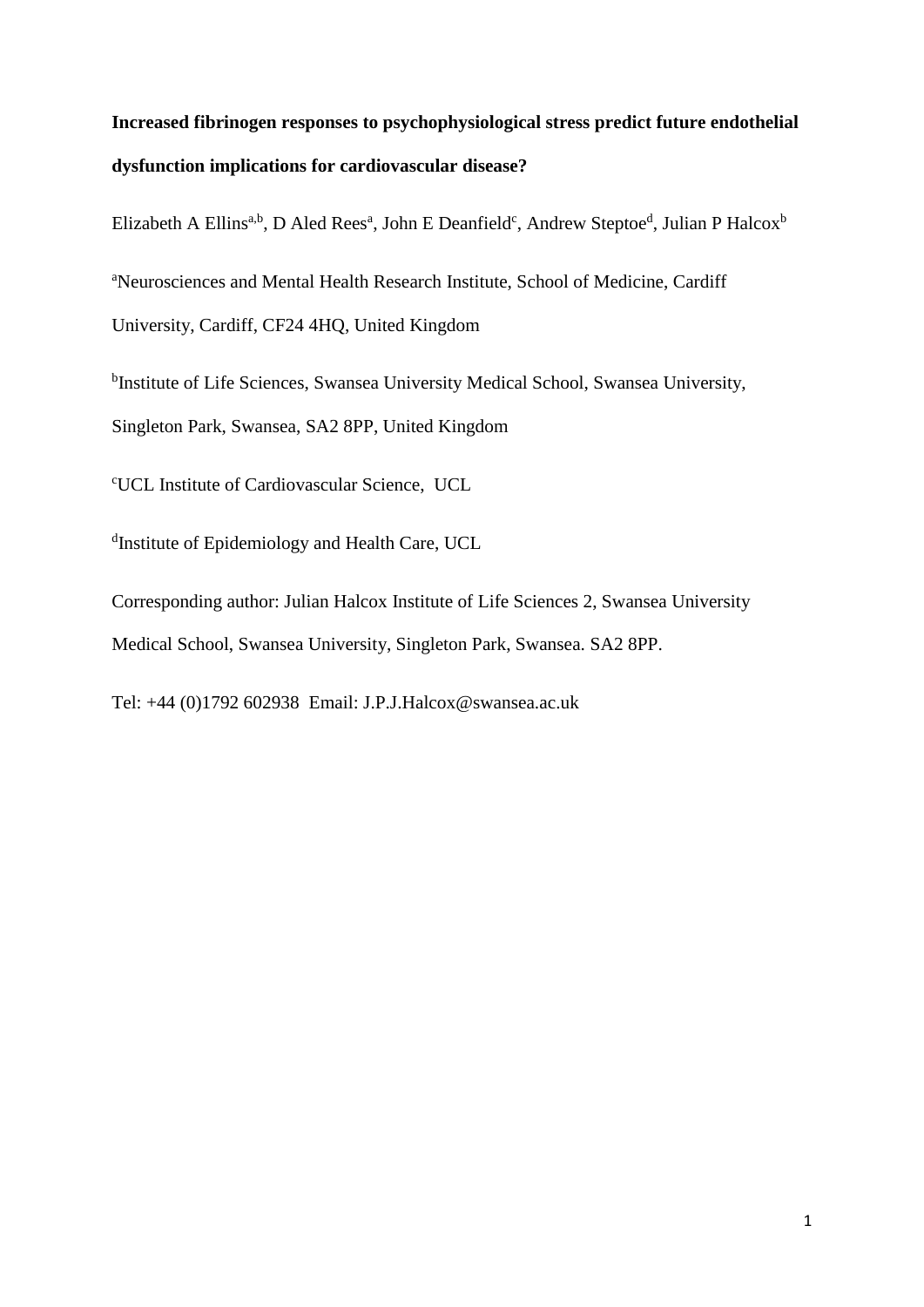#### **Abstract:**

Stress influences the risk of cardiovascular disease. Acute mental stress can induce both lowgrade inflammation and endothelial dysfunction. The relationship between inflammatory responses to stress and future endothelial function is unexplored. Knowledge on the impact of other cardiovascular risk factors, such as dyslipidaemia, on such relationships is also limited We investigated the relationship between inflammatory responses to an acute mental stress challenge and endothelial function plus the influence of dyslipidaemia on the associations. Interleukin-6 (IL-6), tumor necrosis factor α (TNFα) and fibrinogen were assessed at baseline, immediately following standardized behavioural tasks and 45 minutes post-task in 158 participants. Blood pressure and heart rate responses were measured. Flow-mediated dilatation (FMD) was measured 3 years later. Fibrinogen and IL-6 increased post-stress ( $p = 0.001 \& 0.003$ ) but TNF $\alpha$  was unchanged ( $p = 0.09$ ). An independent negative association between FMD and change in fibrinogen at 45 minutes ( $\beta$ =-0.047 p=0.016) remained after multiple adjustment (baseline fibrinogen, baseline diameter, reactive hyperaemia, age, gender and other cardiovascular risk factors). There was no association between FMD and change in IL-6 or TNFα. There were no differences in the responses to stress between those with and without dyslipidaemia. However, there was an interaction between the presence of dyslipidaemia and immediate change in fibrinogen with stress which was associated with FMD. Those participants with dyslipidaemia who had a greater change in fibrinogen had lower FMD. We conclude that elevated fibrinogen responses to stress are associated with future endothelial dysfunction which may reflect increased cardiovascular risk.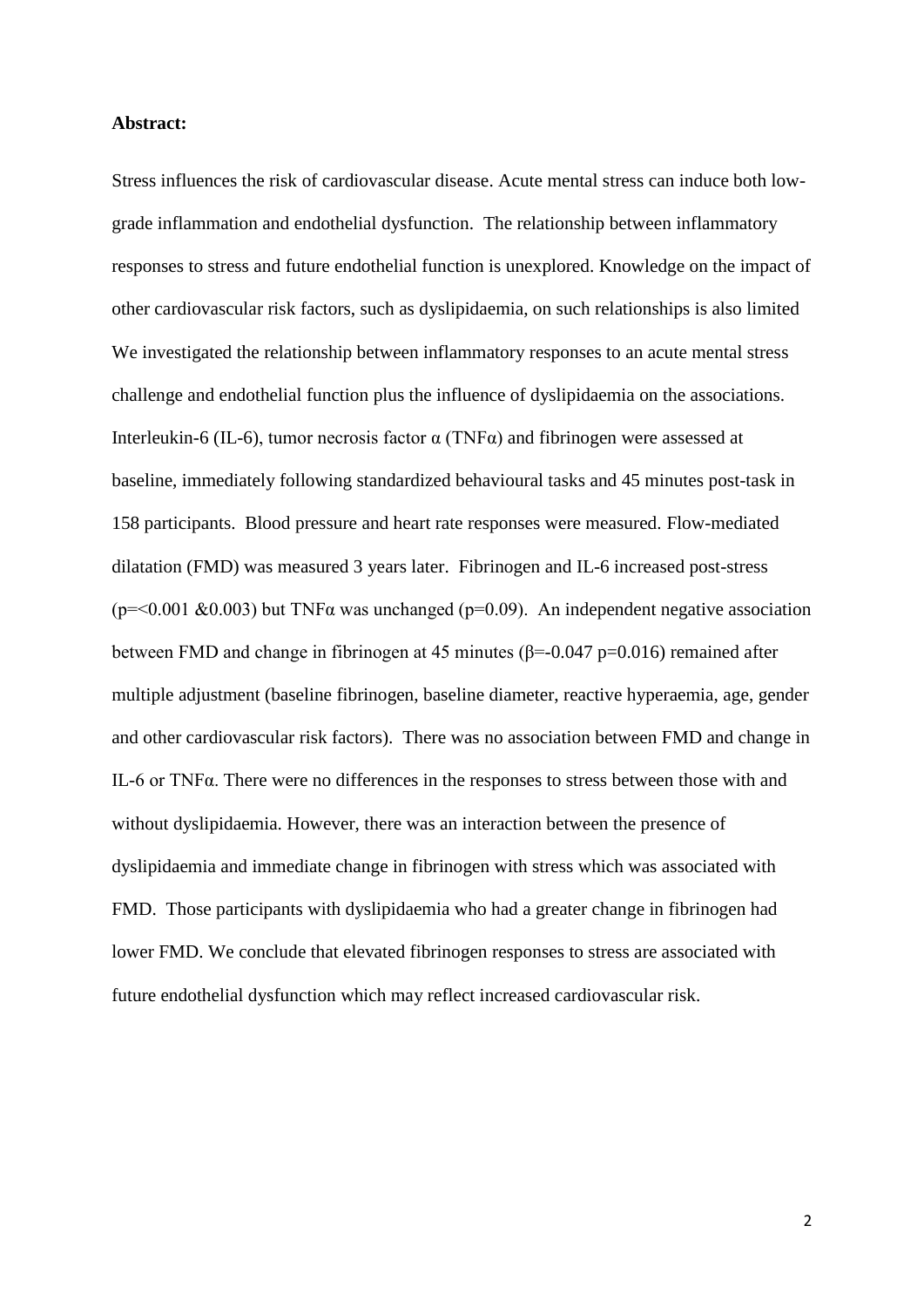Keywords: Fibrinogen; flow-mediated dilatation; psychophysiological stress; lipids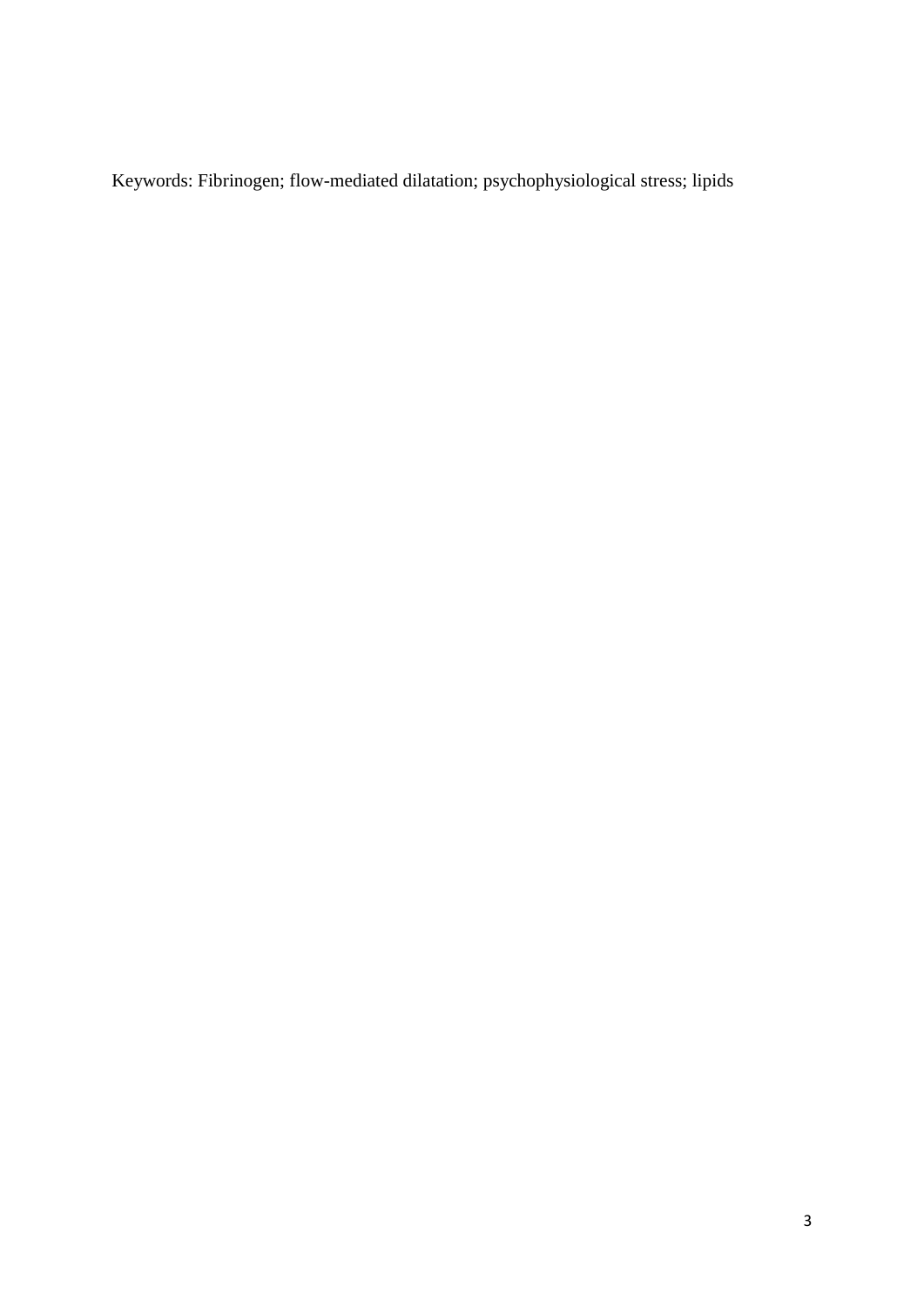#### **1. Introduction:**

There is substantial evidence for an association between psychosocial stress and the development of cardiovascular disease, which has led to it being considered as an important cardiovascular risk factor (Everson-Rose and Lewis, 2005; Steptoe and Kivimaki, 2013; Yusuf et al., 2004). However, despite recent advances, the pathophysiological pathways connecting the two are not yet fully understood. Assessment of the dynamic cardiovascular and inflammatory responses to acute mental stress challenges provides the opportunity to understand more fully the potential mechanisms by which everyday psychological stresses influence the development of cardiovascular pathophysiology. In turn this may improve our understanding of how stress influences the presentation of clinical disease and may offer potential novel targets for treatment.

Inflammation plays a key role in the initiation, development and destabilisation of atherosclerotic plaques (Hansson et al., 2015). Low grade systemic inflammation is associated with adverse cardiovascular risk in those with and without cardiovascular disease (Liuzzo et al., 1994; Ridker et al., 1997). Acute stressors trigger inflammatory responses which may play a role in the pathogenesis of cardiovascular disease (Steptoe and Brydon, 2009; Steptoe et al., 2007).

Endothelial vasomotor function is a well-established measure of general vascular health. Flow-mediated dilatation (FMD), a non-invasive measure of endothelial function, is diminished in the presence of traditional cardiovascular risk factors and also in the setting of inflammatory conditions (Celermajer et al., 1994; Celermajer et al., 1992; Di Minno et al., 2015; Woo et al., 2004). Furthermore, both acute inflammation, for example post vaccination, and acute mental stress have been shown to cause transient impairment of endothelium dependent dilatation in otherwise healthy people (Ghiadoni et al., 2000; Hingorani et al.,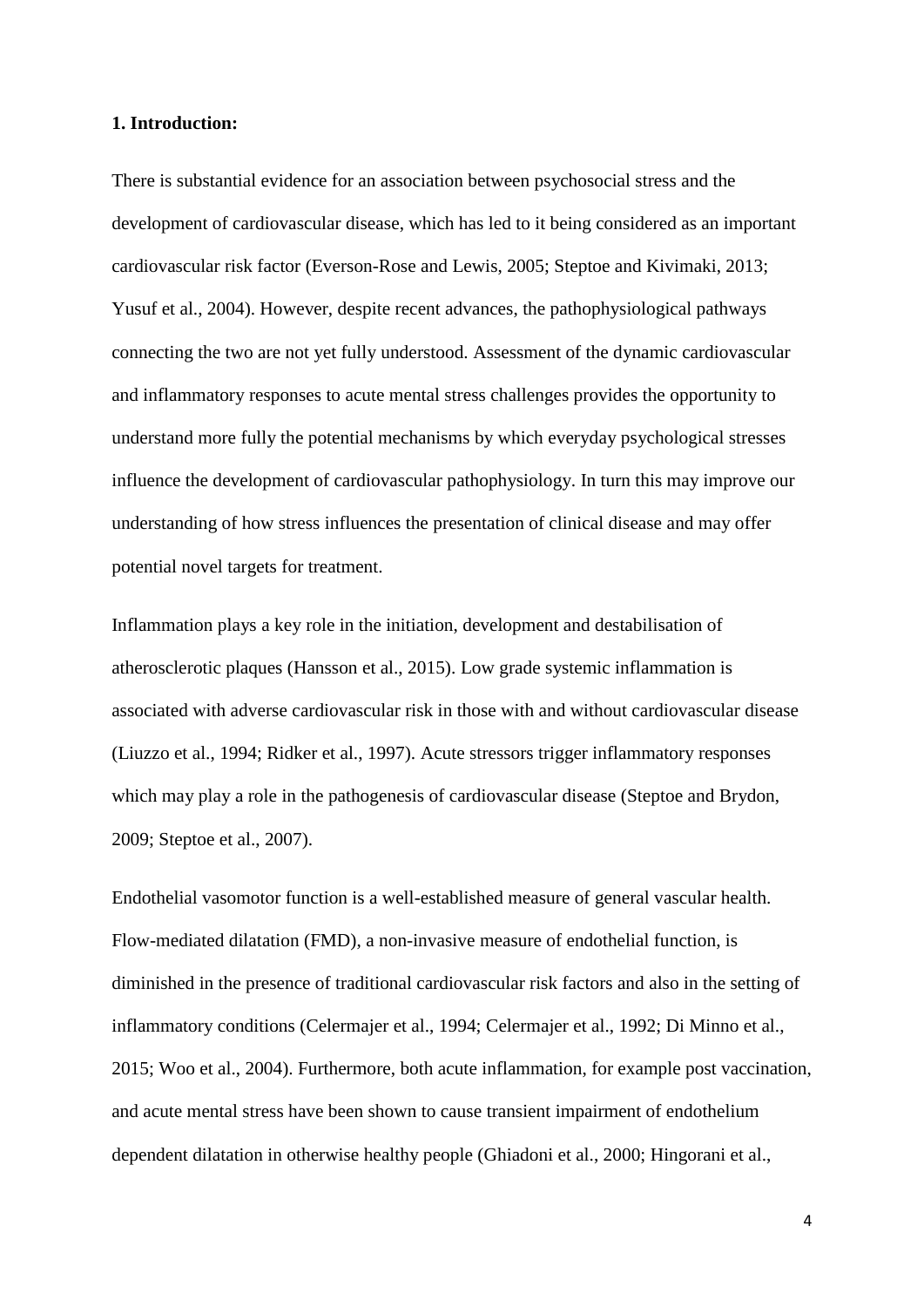2000; Spieker et al., 2002). This may be due to the effects of inflammatory cytokines and fibrinogen which activate the endothelium, reducing nitric oxide bioavailability (Hansson et al., 2015; Tousoulis et al., 2011). We have also previously shown that those with the most pronounced inflammatory responses (interleukin-6 [IL-6], tumor necrosis factor α [TNFα] and fibrinogen) to acute mental stress had greater arterial stiffness and increases in ambulatory systolic blood pressure when assessed three years later (Brydon and Steptoe, 2005; Ellins et al., 2008). Therefore the inflammatory response to acute mental stress characterised in this way could serve as an individual biomarker of risk for the development of endothelial dysfunction and subsequent cardiovascular events.

Dyslipidaemia is associated with increased cardiovascular risk and endothelial dysfunction as well as a raised inflammatory profile (Andersson et al., 2014; Celermajer et al., 1992; Ueland et al., 2006). There is limited work looking at how responses to acute stress might be further influenced by the presence of cardiovascular risk factors such as dyslipidaemia. One small study in men with mixed dyslipidaemia saw no difference in the haemodynamic responses to acute stress challenges compared to controls with normal lipids (McCann et al., 1995). However, subjects with type II diabetes have been shown to have blunted blood pressure, heart rate and IL-6 responses to an acute mental stress (Steptoe et al., 2014). Studies looking at the effect of the presence of risk factors on the endothelial response to stress are also few in number and small in size, with mixed findings. They also do not look at how responses to stress might influence endothelial function over the longer term (Cardillo et al., 1998; Ghiadoni et al., 2000). We have previously shown that greater Fibrinogen and TNF $\alpha$ responses following a modest acute pyschophysiological stress stimulus was associated with increased carotid arterial stiffness, a measure of structural arteriosclerotic/atherosclerotic changes, in middle aged civil servants. The relationships between inflammatory responses to acute mental stress and future endothelial function, a more dynamic measure of arterial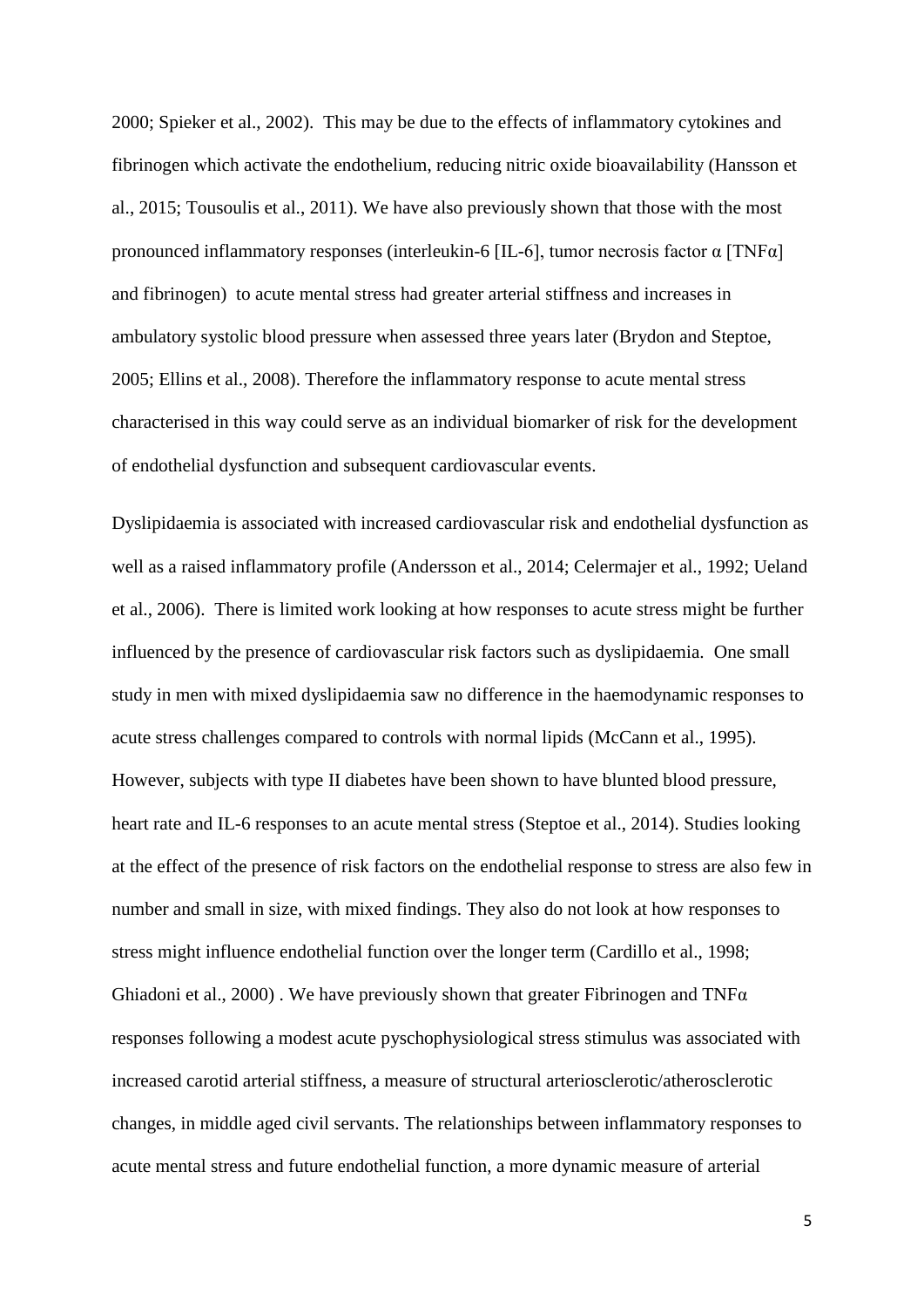(patho)physiology than arterial stiffness and the potential influence of dyslipidaemia have not been investigated. The aim of this study was (a) to investigate associations between inflammatory responses to acute mental stress and endothelial function assessed at three years, and (b) to evaluate the potential influence of an adverse lipid profile on this association.

#### **2. Materials and Methods:**

#### *2.1. Participants*

The Whitehall II epidemiological cohort consisted of 10,308 nonindustrial civil servants aged 35 to 55, who were recruited between 1985 and 1988 to investigate social and occupational influences on health and disease. Follow-up of these participants has occurred through clinic visits and self-administered questionnaires every 2-5 years. Between 1999 and 2000, 123 men and 105 women from the Whitehall II Study underwent psychophysiological testing as part of a psychobiology sub-study (Marmot et al., 1991; Steptoe et al., 2002a). Participants within the sub-study were of white European origin, aged 45-59 years, lived in London, and were in full time work, with no history or indicators for coronary heart disease or hypertension. Selection had been stratified by employment grade to ensure a wide range of socio-economic status. 158 participants (52±3 years) underwent endothelial function assessment during Phase 7 of the cohort study, 3 years after psychophysiological stress testing.

#### *2.2 Psychophysiological stress testing*

Studies took place in the morning or afternoon in a temperature-controlled laboratory. Participants were asked to refrain from drinking alcohol or exercising on the evening before or the day of testing, and to not drink caffeine or smoke for 2 hours prior to the study. Blood pressure and heart rate were continuously monitored during the study using a Partapress-2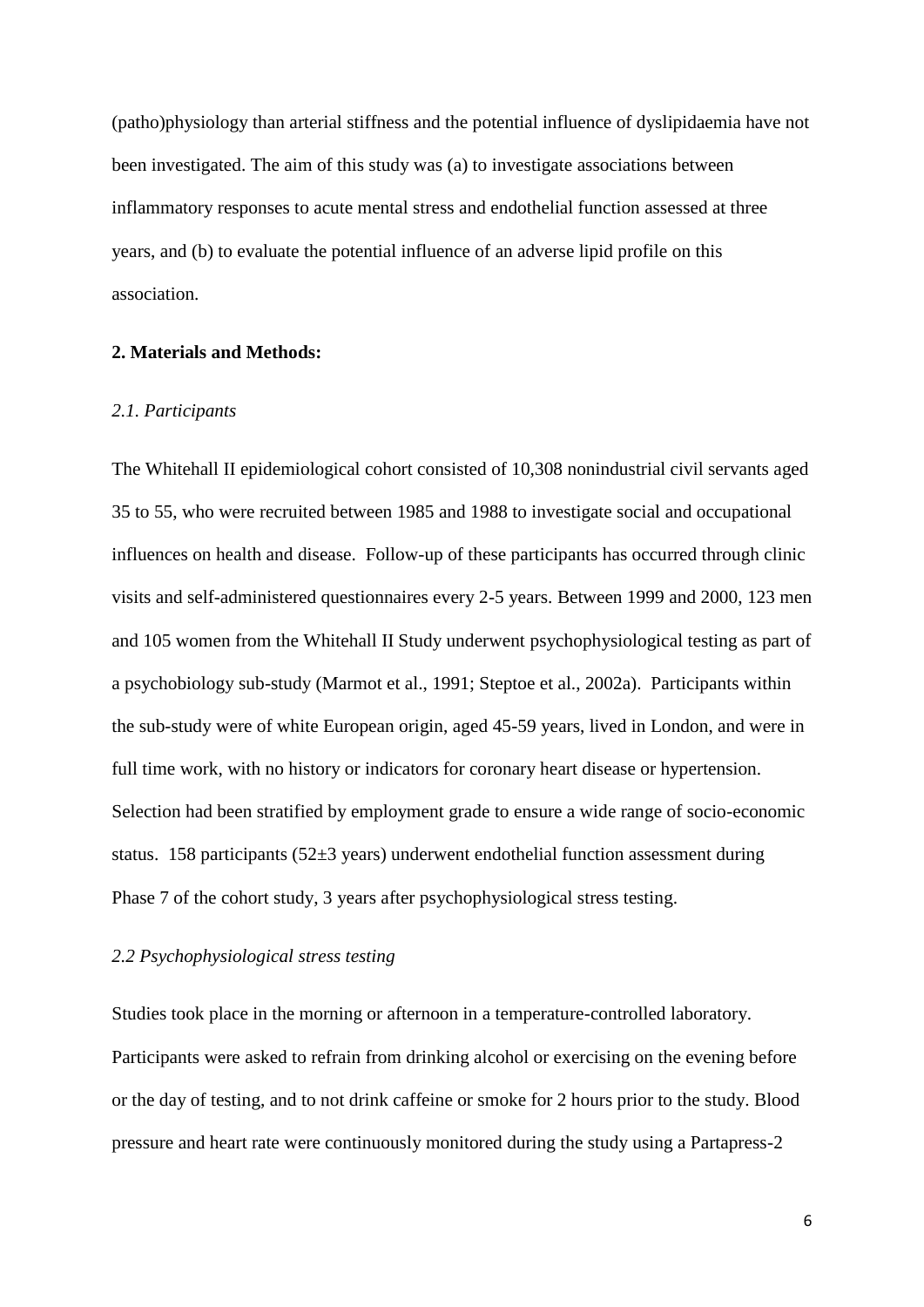(Finapress Medical Systems, Amsterdam, NL). Participants rested for 30 minutes following the insertion of a cannula for blood sample collection. During the last 5 minutes of the rest period, baseline blood pressure and heart rate were recorded and a baseline blood sample was drawn. Following this, two moderately stressful tasks were administered in a random order with a 5 minute inter-task interval. These tasks (computerized colour-word interference task and mirror tracing) have previously been used in cardiovascular stress research (Jennings et al., 2004). The rationale for using these tasks is explained elsewhere (Steptoe and Marmot, 2002).

The two tasks each lasted 5 minutes. A second blood sample was taken immediately post the second task and participants were left to rest quietly, reading or watching wildlife videos. Two 5 minute post-stress blood pressure and heart rate recordings were made at 15-20 minutes and 40-45 minutes. A final blood sample was taken after 45 minutes. The study was approved by the UCL/UCLH Committee on the Ethics of Human Research.

#### 2.3 *Blood assays*

Blood samples were collected in EDTA tubes and serum gel tubes, and centrifuged immediately at 2500 rpm for 10 min at room temperature. The plasma was removed and stored at -80  $\degree$ C until analysis. We have shown in previous studies that fibrinogen responds immediately to psychological stress, while increases in IL-6 and TNF $\alpha$  emerge after 30–45 min (Steptoe et al., 2007; Steptoe et al., 2003). Fibrinogen was therefore assayed from all three samples, whilst IL-6 and TNFα were only assessed from the baseline and 45 min poststress samples. C-reactive protein (CRP) was measured from baseline samples only. Clottable fibrinogen was measured by an automated Clauss assay in a MDA-180 coagulometer (Oragon Teknika, Cambridge, UK). The coefficient of variation (CV) was <8%. IL-6 and TNFα were measured using high sensitivity two-site ELISAs from R&D Systems (Oxford,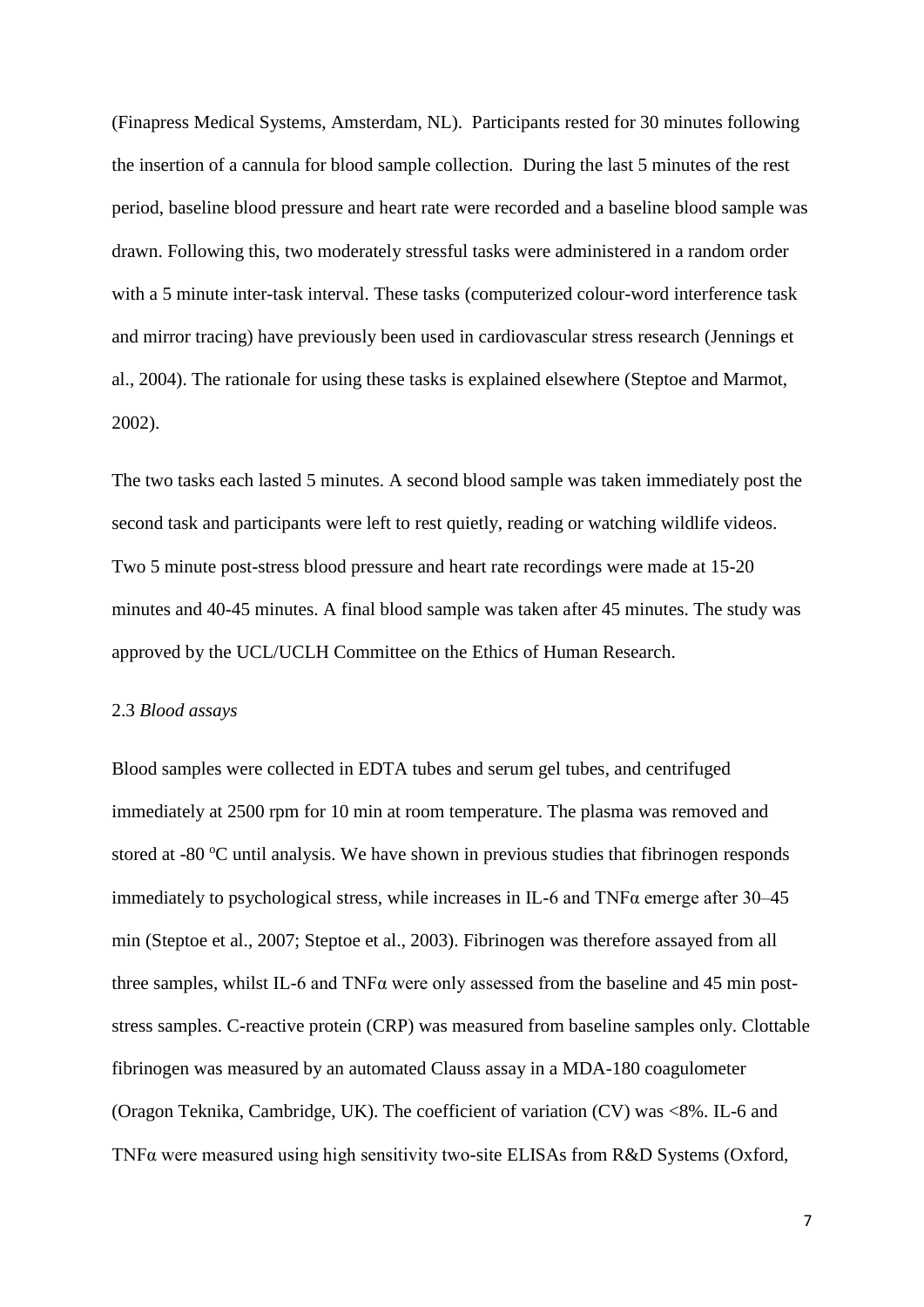UK). The limit of detection of the human TNF $\alpha$  assay was 0.10 pg/ml and intra- and interassay CVs were 6.9% and 8.4%. For IL-6, the limit of detection was 0.09 pg/ml, and intraand inter-assay CVs were 5.3% and 9.2%. CRP was detected using a sensitive, two-site ELISA with antibodies from Dako diagnostics (Ely, Cambs, UK). The inter- and intra-assay CVs were 2.5% and 4.1%.

The serum was snap frozen at  $-70^{\circ}$ C until analysis. Samples were taken at baseline only. Total cholesterol and triglycerides were measured in a centrifugal analyser by enzymatic colorimetric methods and HDL cholesterol was determined after dextran sulphate-magnesium chloride precipitation of non-HDL cholesterol. LDL was computed using the Friedewald equation.

#### *2.4 Other measures*

Height, weight, waist and hip circumference were assessed and used to calculate body mass index (BMI) and waist/hip ratio. Socio-economic status (SES) based on current or last known grade of employment was determined by questionnaire as was smoking status.

#### *2.5 Endothelial function assessment*

Flow-mediated dilatation was assessed in the right brachial artery using high resolution ultrasound (Prosound 5500 ALOKA) as previously described (Donald et al., 2006). Analysis of changes in brachial artery diameter was done using automated edge detection software (Brachial Tools, Iowa City, Iowa). FMD was expressed as absolute change in diameter from baseline. Reactive hyperaemia was calculated from the baseline and maximal velocity time integral in the first 15 seconds following cuff release and expressed as a percentage.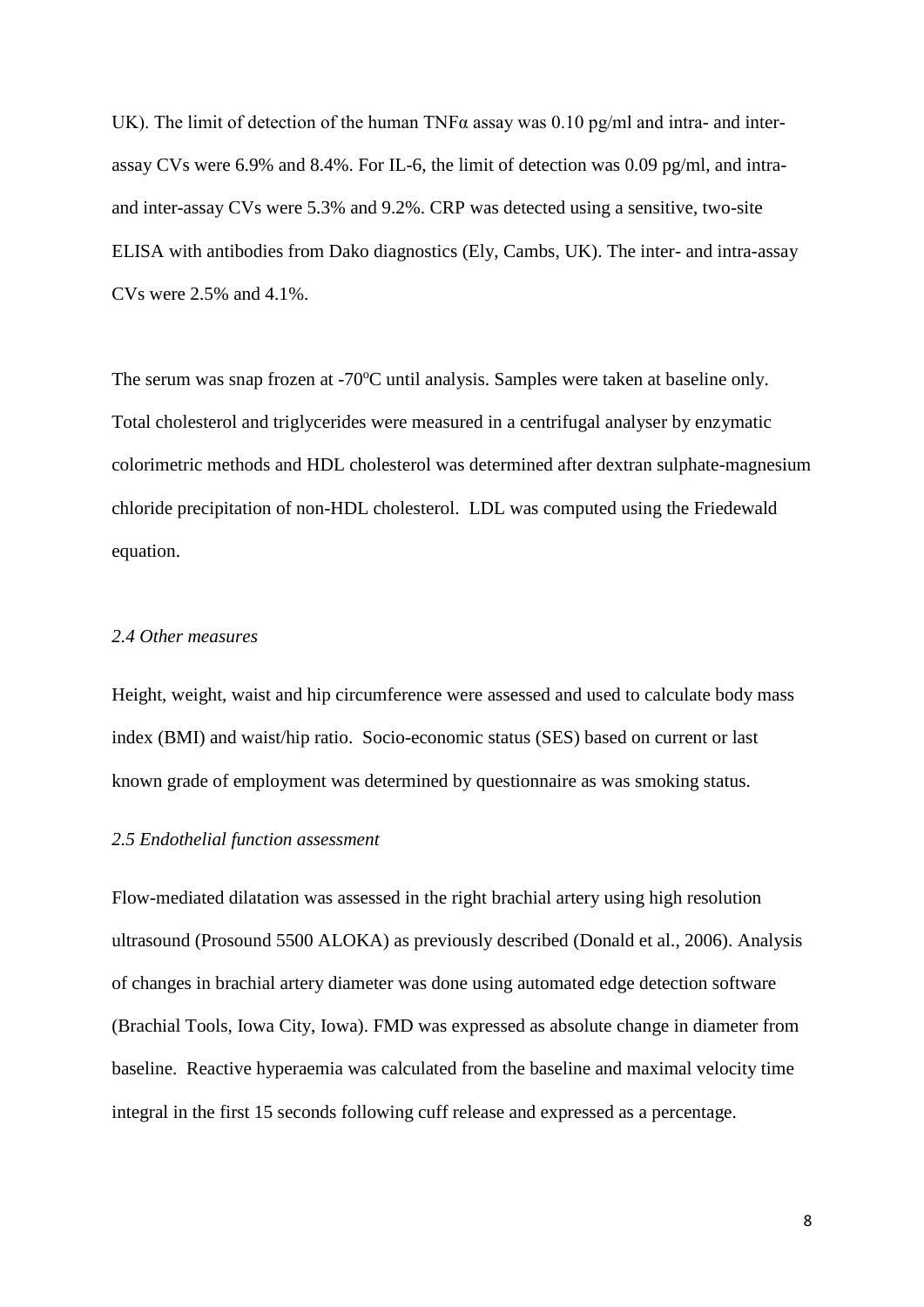#### *2.6 Statistical analysis*

SPSS version 20 was used for the analyses. Data were checked for normality and those nonnormally distributed variables were transformed using ln transformation. Five participants were excluded from the analysis as they had starting taking lipid or blood pressure medication since undergoing stress testing. Differences between baseline characteristics between males and females were tested using independent samples t-tests or the independent samples Mann Whitney U test. Chi square was used to assess for differences between smoking and SES status. Relationships between FMD and conventional risk factors were assessed using partial correlations adjusted for age, gender, baseline diameter and reactive hyperaemia. Haemodynamic and inflammatory responses to psychological stress testing were assessed using repeated measures analysis of variance with trial as the within-subject factor. Post-hoc comparisons were made using Tukey's least significant differences (LSD) test. Gender was then added to the model as a between subject-factor to investigate whether there were differences in the stress responses between the two groups.

Presence of associations between endothelial function and inflammatory responses were investigated using multiple linear regression. Adjustments were made for baseline inflammatory variable, baseline brachial artery diameter, reactive hyperaemia, age, gender, BMI, waist/hip ratio, systolic and diastolic blood pressure, HDL and LDL cholesterol, glucose, socioeconomic status and smoking.

#### 2.6.1 Dyslipidaemia

Participants were classified as having dyslipidaemia if they met one of the following criteria. Total cholesterol  $\geq 6$  triglycerides  $\geq 1.7$  HDL <1 LDL $\geq 4$  (mmol/L). Comparisons were made between those with and without dyslipidaemia using independent t-tests. Repeated measures ANOVAs were used including dyslipidaemia as a between subject-factor to investigate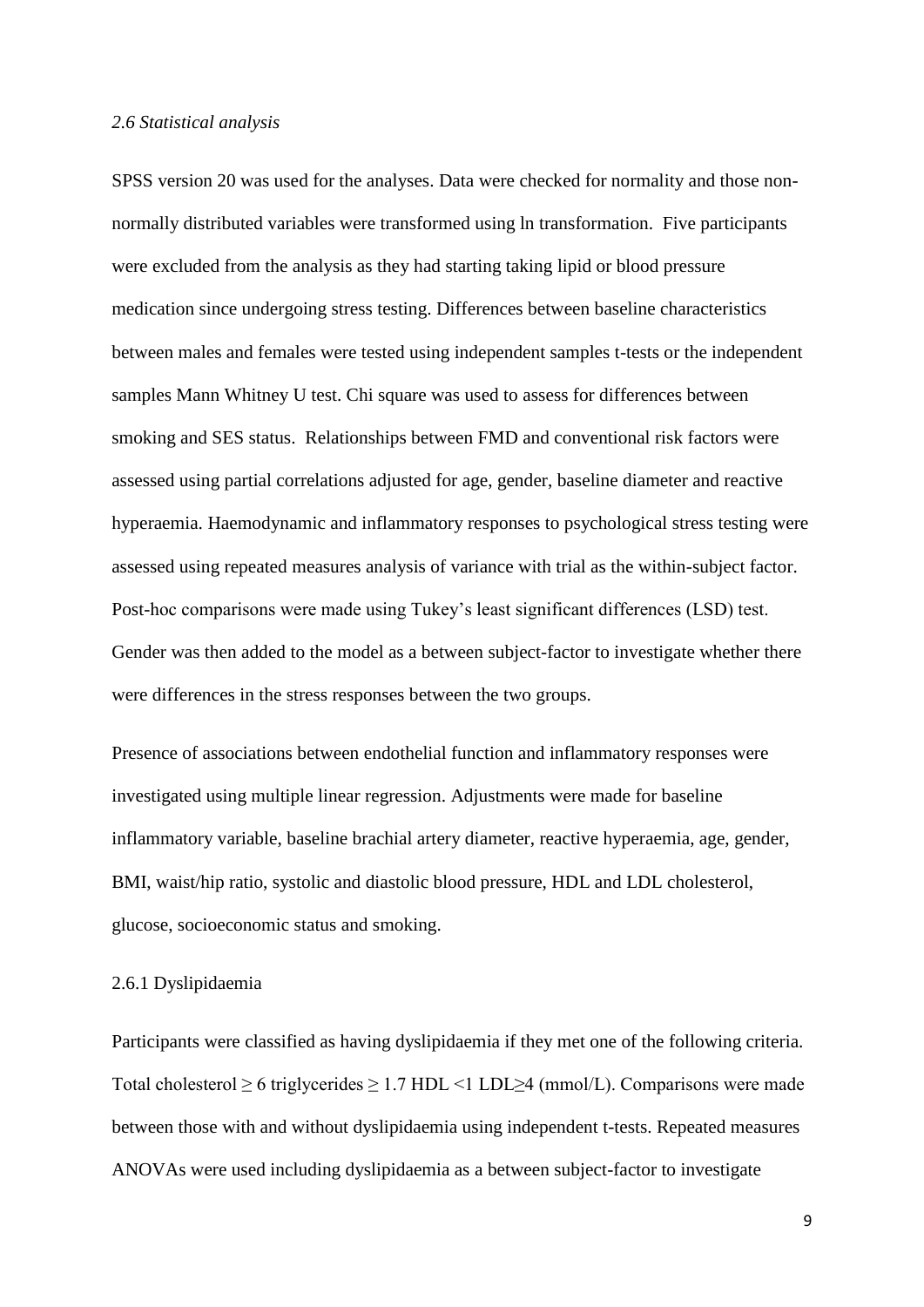whether dyslipidaemia influenced the responses to stress. To investigate whether the presence of dyslipidaemia and the inflammatory response influenced future endothelial function the effect of interactions between dyslipidaemia and change in each inflammatory variable in response to stress on FMD were tested using linear regression. Baseline diameter, reactive hyperaemia and baseline inflammatory variable were also included in the analysis.

### **3. Results:**

|  |  |  | 3.1 Participant characteristics |
|--|--|--|---------------------------------|
|--|--|--|---------------------------------|

| Characteristic      | All $(n=153)$    | Male $(n=84)$    | Female $(n=69)$  | р       |  |
|---------------------|------------------|------------------|------------------|---------|--|
| Age (yrs)           | $52 \pm 3$       | $53 \pm 3$       | $52 \pm 3$       | 0.021   |  |
| Smoker (Y)          | $9(5.9\%)$       | $6(7.1\%)$       | $3(4.2\%)$       | 0.47    |  |
| <b>SES</b>          |                  |                  |                  |         |  |
| <b>Higher</b>       | 60 (39.2%)       | 34 (40.5%)       | 26 (37.7%)       | 0.84    |  |
| <b>Intermediate</b> | 50 (32.7%)       | 28 (33.3%)       | 22 (31.9%)       |         |  |
| Lower               | $43(28.1\%)$     | 22(26.2%)        | 21 (30.4%)       |         |  |
| BMI (kg/m2)         | $25.23 \pm 3.52$ | $25.36 \pm 3.25$ | $25.08 \pm 3.85$ | 0.63    |  |
| Waist/hip ratio     | $0.84 \pm 0.09$  | $0.90 \pm 0.07$  | $0.78 \pm 0.06$  | <,0.001 |  |
| SBP(mmHg)           | $114 \pm 12$     | $118 \pm 11$     | $109 \pm 12$     | <,0.001 |  |
| DBP(mmHg)           | $69 \pm 9$       | $71 \pm 9$       | $67 \pm 9$       | 0.005   |  |
| HR(bpm)             | $64 \pm 8$       | $64 \pm 9$       | $66 \pm 8$       | 0.14    |  |
| TC(mmol/L)          | $5.38 \pm 0.87$  | $5.42 \pm 0.84$  | $5.32 \pm 0.91$  | 0.47    |  |
| Trigs (mmol/L)      | $1.34 \pm 0.71$  | $1.45 \pm 0.65$  | $1.21 \pm 0.76$  | 0.003   |  |
| $HDL$ (mmol/L)      | $1.57 \pm 0.39$  | $1.43 \pm 0.30$  | $1.74 \pm 0.41$  | <,0.001 |  |
| $LDL$ (mmol/ $L$ )  | $3.20 \pm 0.81$  | $3.34 \pm 0.79$  | $3.02 \pm 0.82$  | 0.018   |  |
| <b>Total/HDL</b>    | $3.65 \pm 1.13$  | $3.96 \pm 1.01$  | $3.24 \pm 1.13$  | <,0.001 |  |
| Glucose (mmol/L)    | $5.30 \pm 0.79$  | $5.34 \pm 0.72$  | $5.25 \pm 0.88$  | 0.54    |  |
| $CRP$ (mg/L)        | $1.02 \pm 1.29$  | $0.92 \pm 0.97$  | $1.13 \pm 1.59$  | 0.8     |  |
| BL dia $(mm)^*$     | $3.60 \pm 0.71$  | $4.02 \pm 0.61$  | $3.08 \pm 0.41$  | < 0.001 |  |
| $FMD (mm)*$         | $0.19 \pm 0.10$  | $0.19 \pm 0.10$  | $0.20 \pm 0.10$  | 0.81    |  |
| RH% $(\%)^*$        | $658 \pm 260$    | $648 \pm 249$    | $665 \pm 270$    | 0.61    |  |

Table 1: Participant characteristics for all and by gender. SES= socio-economic status; BMI= body mass index; SBP = systolic blood pressure; DBP= diastolic blood pressure; HR=heart rate; TC=total cholesterol; Trigs=triglycerides; HDL=high density lipoprotein; LDL=low density lipoprotein; CRP= C-reactive protein; BL dia= brachial artery baseline diameter; FMD=flow-mediated dilatation; RH%= Reactive hyperaemia as a percentage. \*Assessed at phase 7.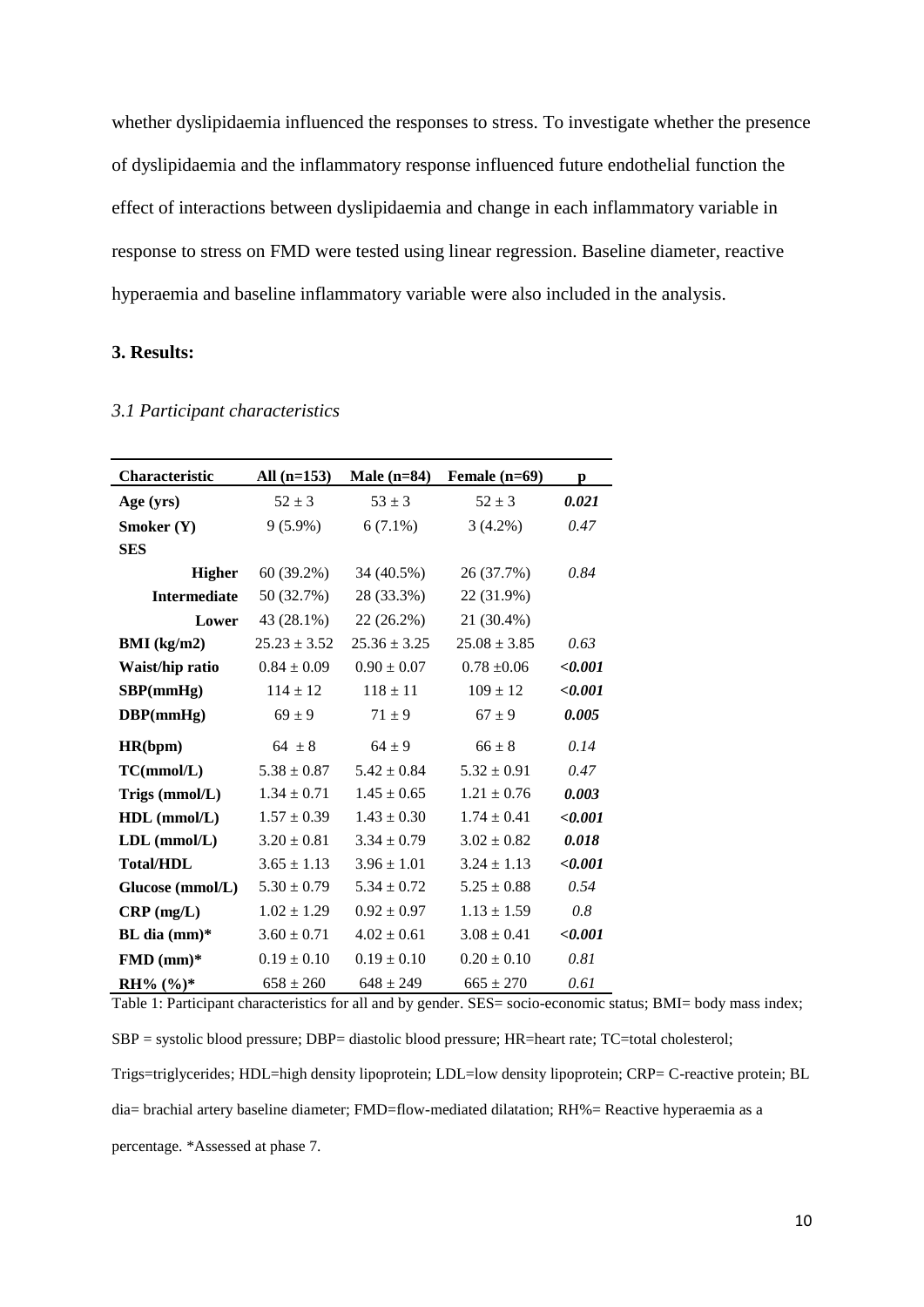Table 1 shows the characteristics for those participants included in the study. Males were older with a greater waist/hip ratio, blood pressure, triglycerides, LDL, Total/HDL ratio and brachial artery diameter, whilst HDL was significantly lower ( $p<0.03$ ).

#### *3.2 Associations with conventional risk factors*

FMD was correlated with diastolic blood pressure (DBP) and heart rate (HR) following adjustment for age, gender, baseline diameter and reactive hyperaemia (DBP  $r= 0.18 \text{ p} = 0.037$ ) & HR r=0.23 p =0.007). No other conventional risk factors, including systolic blood pressure, BMI, waist/hip ratio, total cholesterol, LDL, HDL, triglycerides, glucose and CRP, were associated with FMD. In addition there were no significant correlations between FMD and baseline IL-6, TNF $\alpha$  or fibrinogen.

#### *3.3 Responses to acute mental stress*

Systolic- and diastolic-BP and HR all increased in response to the mental stress challenge (all p<0.001). Both fibrinogen and IL-6 increased post-stress (p <0.001 & 0.003 respectively). The increase in TNF $\alpha$  levels post stress did not reach significance ( $p= 0.09$ ) (Table 2). There were no differences in the responses by gender except for  $TNF\alpha$  (F(1,140) 4.0 p=0.047). This was due to an increase in TNF $\alpha$  in men (baseline 2.19 pg/ml vs post-stress 2.31 pg/ml) and a decrease in women (baseline 2.04 pg/ml vs post-stress 2.02 pg/ml).

|                     | <b>Baseline</b> |         | <b>Stress tasks</b> Recovery 1 | Recovery 2               | -F    |                 |
|---------------------|-----------------|---------|--------------------------------|--------------------------|-------|-----------------|
| $SBP$ (mmHg)        | 114             | 138*    | $119^{*}$                      | $119^{*}$                | 250.3 | $\langle 0.001$ |
| $DBP$ (mmHg)        | 69              | $83*$   | $73^{*}$                       | $74**$                   | 268.3 | $\langle 0.001$ |
| HR (bpm)            | 65              | $72^*$  | $62^{*}$                       | $63^{\ast}$ <sup>*</sup> | 234.7 | $\langle 0.001$ |
| Fbg(g/L)            | 2.81            | $2.87*$ |                                | $2.85*$                  | 13.4  | < 0.001         |
| IL-6 $(pg/ml)$      | 1.12            |         |                                | $1.20^*$                 | 9.2   | 0.003           |
| $TNF\alpha$ (pg/ml) | 2.12            |         |                                | 2.18                     | 2.9   | 0.09            |

Table 2: Haemodynamic and inflammatory responses to a psychophysiological challenge. Geometric means shown for IL-6 and TNF $\alpha$  and arithmetic means for all other measures. Values that have different superscripts are significantly different \*= from baseline,  $\neq$ =from task,  $\degree$ =from recovery1 (p<0.05) SBP = systolic blood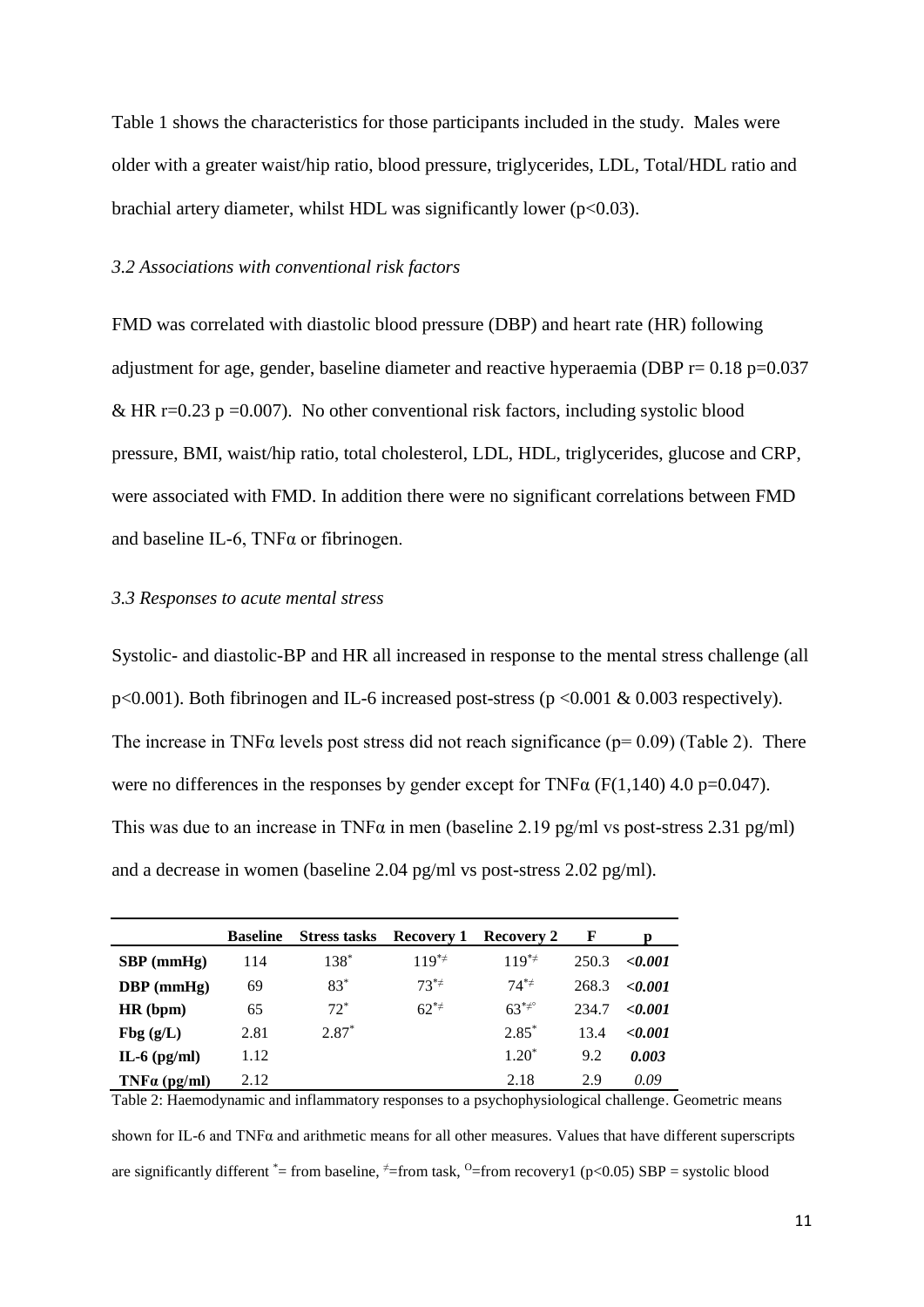pressure; DBP= diastolic blood pressure; HR=heart rate; Fbg=fibrinogen; IL-6=interleukin-6; TNFα= tumor necrosis factor α.



*3.4 Change in inflammatory markers and association with future endothelial function* 

Figure 1: FMD (natural log) by high and low fibrinogen (fbg) response 45 minutes after an acute mental stress challenge, adjusted for baseline arterial diameter, baseline fibrinogen and reactive hyperaemia. Data are mean  $\pm$ standard error.

To investigate the influence of the haemodynamic and inflammatory responses to an acute mental stress challenge on future endothelial function multiple linear regression modelling between FMD and haemodynamic and inflammatory variables was used. Changes in heart rate and blood pressure post-stress were not associated with endothelial function (data not shown). However, there was a significant negative association between FMD and elevated fibrinogen at 45 minutes after adjustment for baseline arterial diameter and reactive hyperaemia (β= -0.038 [0.018] p= 0.041). The relationship remained after adjustment for baseline fibrinogen, age and gender ( $\beta$ = -0.037 [0.018] p= 0.048), and after the addition of cardiovascular risk factors, waist/hip ratio, BMI, SBP, DBP, glucose, HDL and LDL ( $\beta$ = -0.046 [0.019]  $p= 0.017$ ). This association was still present after the addition of socio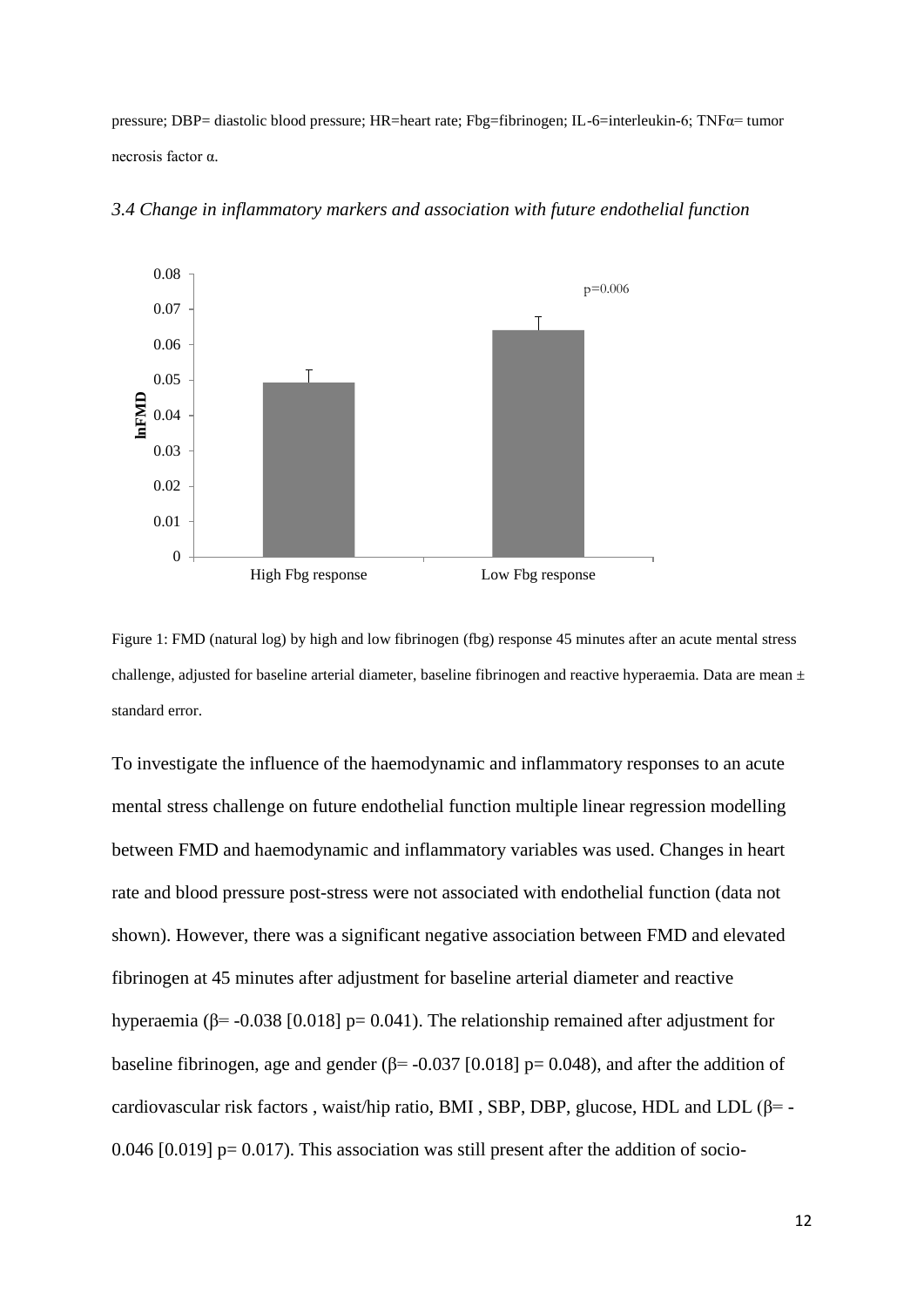economic status and smoking status to the model ( $\beta$ = -0.047 [0.019] p= 0.016), indicating that those participants with a greater change in fibrinogen at 45 minutes had lower FMD 3 years later. There were no relationships between FMD and the other inflammatory measures.

#### *3.5 Dyslipidaemia, inflammatory responses to acute mental stress and endothelial function*

62 (21 females) participants met the criteria for dyslipidaemia, with the majority of participants having only one abnormal lipid variable (see supplemental table 1). Those with dyslipidaemia were more likely to be male  $(p=0.025)$  and to have greater BMI, waist hip ratio and CRP levels (p<0.001). There was no difference in FMD between those with and without dyslipidaemia (p=0.75).

There were no differences in haemodynamic and inflammatory responses to the psychophysiological stress challenge between the two groups (p>0.05).

There were no significant interactions between dyslipidaemia and inflammatory responses to stress for FMD for the majority of the variables (data not shown) except change in fibrinogen immediately after stress ( $\beta$ =-0.080 [0.019] p=0.024). Further exploration identified that in those with dyslipidaemia a greater change in fibrinogen was associated with lower FMD ( $\beta$ =- $0.053$  [0.022] p=0.018). There was no association between the immediate fibrinogen response to stress and FMD in those with normal lipids ( $\beta$ =0.000 [0.015] p=0.99).

#### **4. Discussion:**

The main finding of this study is that those participants who had a higher fibrinogen response to a psychophysiological stress challenge had less well preserved endothelial function when assessed 3 years later following adjustment for key relevant cardiovascular risk factors. This complements our previous analyses in this cohort which found increased arterial stiffness and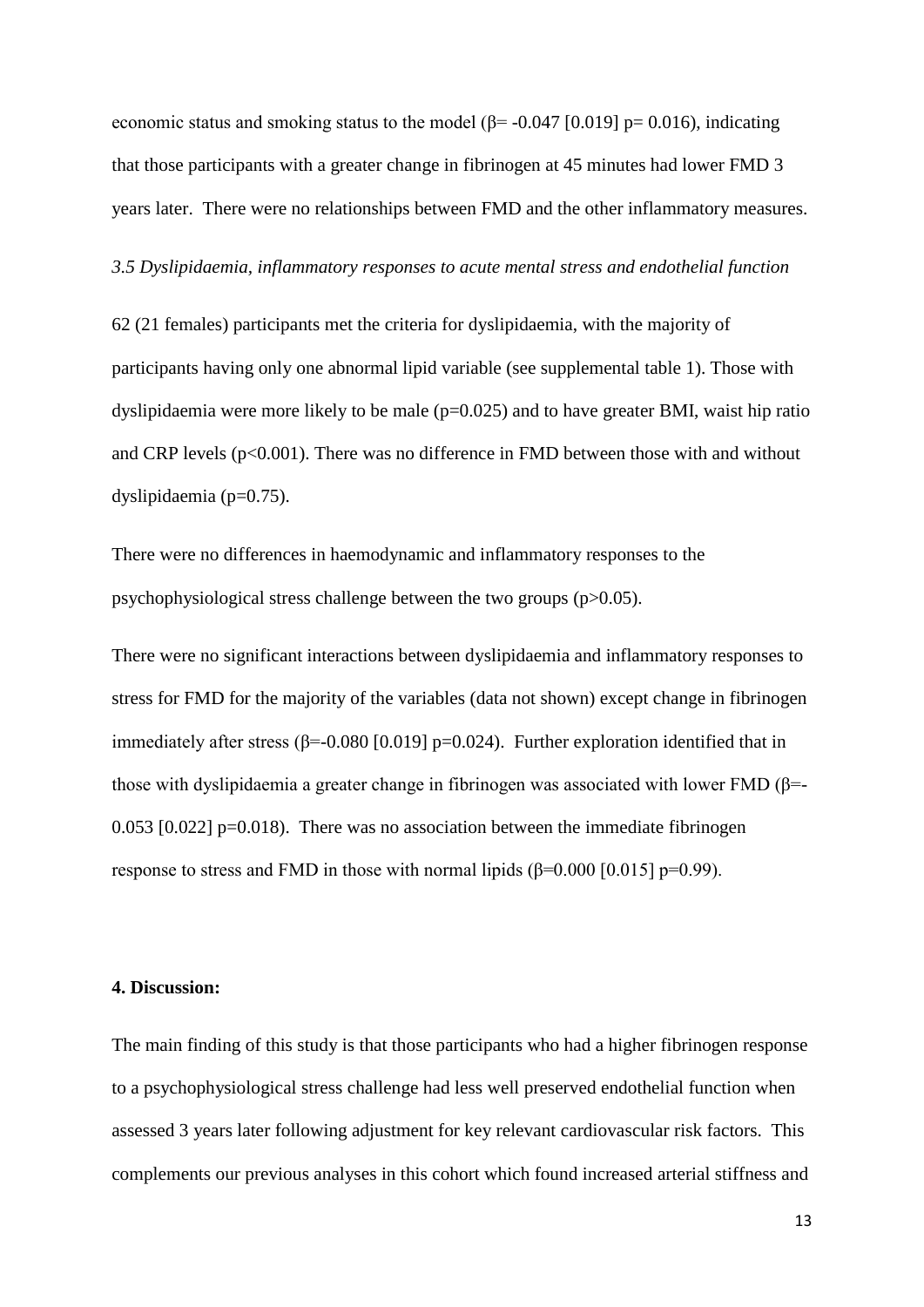ambulatory blood pressure in those participants who had increased inflammatory responses to a stress challenge (Brydon and Steptoe, 2005; Ellins et al., 2008).

Endothelial dysfunction is an early indicator of atherogenesis. This can be assessed by FMD which provides a measure of change in vasomotor tone caused by the local release of nitric oxide (NO) stimulated by the increase in shear stress during a standardised post-ischaemic hyperaemic response. A poor FMD has been associated with numerous cardiovascular risk factors and an increased risk of cardiovascular events (Celermajer et al., 1994; Celermajer et al., 1992; Clarkson et al., 1996; Green et al., 2011; Woo et al., 2004). Acute mental stress causes endothelial dysfunction both during a stress challenge and immediately afterwards but the mechanisms for this are not yet fully understood (Eriksson et al., 2007; Ghiadoni et al., 2000). Inhibition of cortisol and the endothelin-A receptor have both prevented the impairment of FMD induced by mental stress suggesting potential roles for both of these factors (Broadley et al., 2005; Spieker et al., 2002).

 Inflammation plays a major role in the initiation, development and progression of atherosclerosis and is associated with endothelial dysfunction (Hansson et al., 2015). Although acute inflammation and acute mental stress have been shown to cause acute endothelial dysfunction there is limited work investigating whether and to what extent the acute inflammatory response to mental stress is implicated in the associated endothelial dysfunction (Clapp et al., 2004; Hingorani et al., 2000). One study by Ghiadoni et al measured the inflammatory markers IL-6, IL-1  $\&$  TNF $\alpha$  at baseline and 60 mins post stress challenge but did not see a significant change in these markers or any relationship between cytokine levels and FMD or change in FMD (Ghiadoni et al., 2000). Therefore our study linking fibrinogen at 45 minutes to FMD after three years is the first study to show an association between an inflammatory response to acute mental stress and future endothelial function. There were no relationships between FMD assessed 3 years later and any of the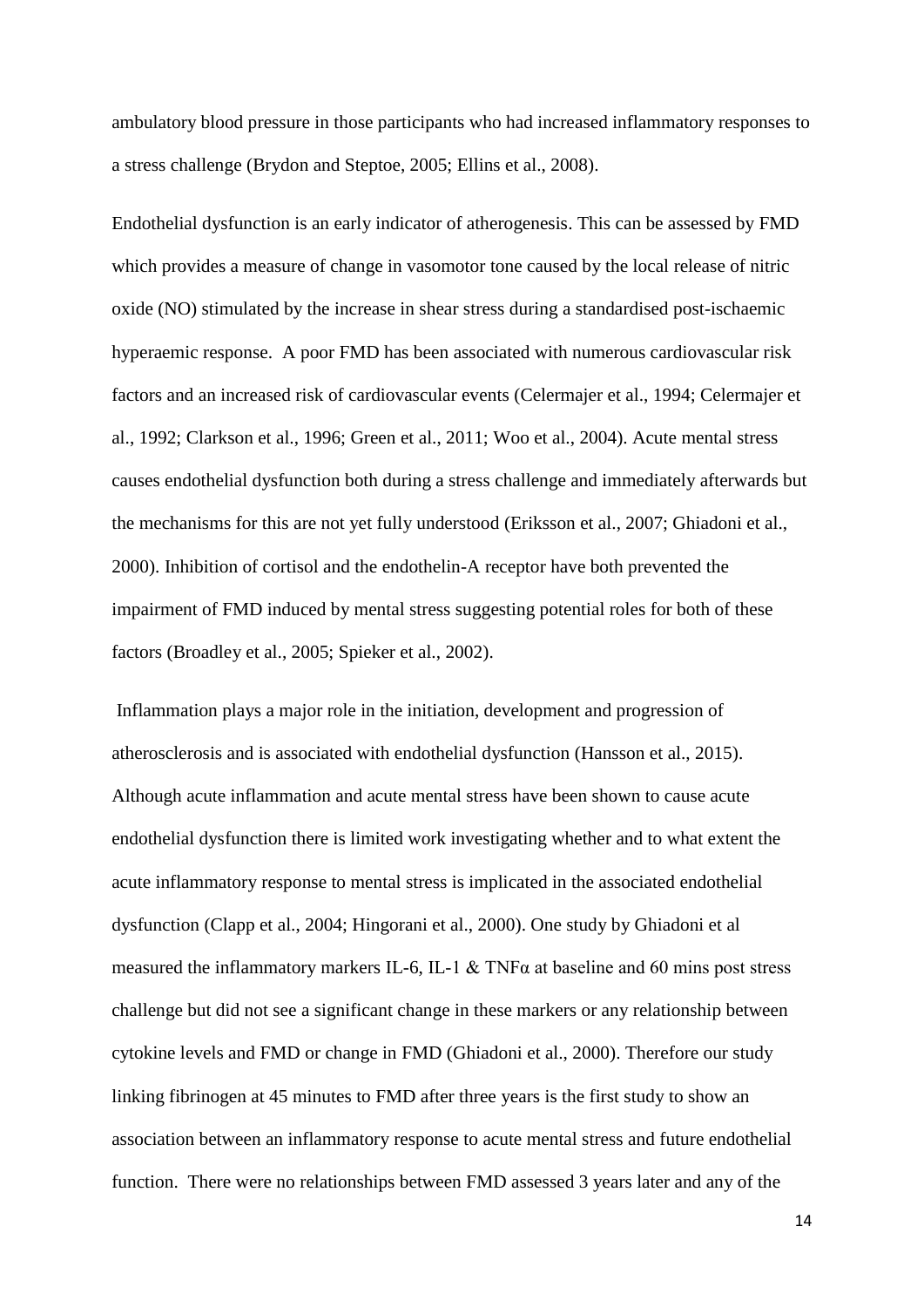inflammatory measures assessed prior to the mental stress challenge. This may be due to the relatively healthy nature of the cohort with a low prevalence of obesity and other cardiovascular risk factors which are commonly associated with low grade inflammation and endothelial dysfunction.

Fibrinogen, an acute phase protein induced by IL-6 in the inflammatory pathway and a major component of the coagulation cascade, is associated with increased risk of coronary heart disease and stroke (Danesh et al., 2005). It has been implicated in the development of vascular dysfunction and atherosclerosis through its effects on plaque composition, blood viscosity, endothelial and smooth muscle cell activation, platelet aggregation and activation, and immune cell recruitment (Lominadze et al., 2010; Tousoulis et al., 2011).

Increased fibrinogen may affect endothelial function both by mechanical and biochemical processes. Elevated fibrinogen increases blood viscosity which raises shear stress and activates endothelial cells (Davies et al., 2003; Lominadze et al., 2010; Lowe et al., 1997). This stimulates expression and activation of adhesion molecules and integrins, resulting in the attraction and adhesion of monocytes to endothelial cells and the greater production of vasoconstricting agents which may further affect endothelial function and vascular tone (Languino et al., 1993; Lominadze et al., 2005; Suehiro et al., 1997).

Vascular injury triggers the coagulation cascade which results in fibrinogen being converted to fibrin which in turn forms a thin monolayer covering the damaged area. This layer attracts platelets which are also activated by fibrinogen causing further platelet aggregation, inflammatory responses and endothelial dysfunction. As the injury heals the platelets can also become part of the developing lesion/plaque (Badimon, 2014). Therefore elevated levels of fibrinogen through reactions to acute stressors could further exacerbate this process. The lack of association between IL-6 and future endothelial function may suggest that it is these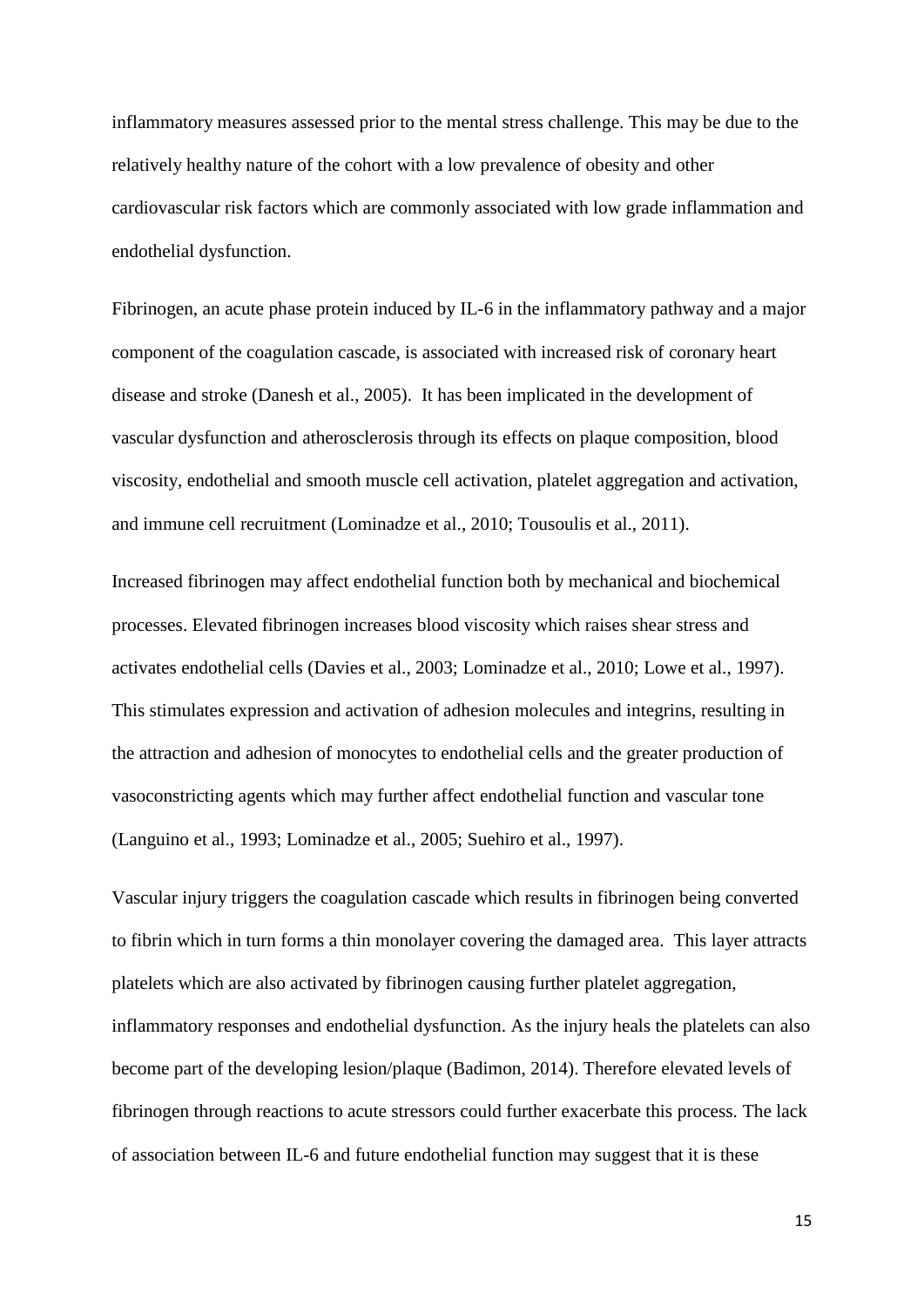haemostatic/prothrombotic properties of fibrinogen that could be more important in this setting than its inflammatory properties.

It was interesting that an independent association between FMD was only seen with change in fibrinogen at 45 minutes post stress testing and not with change in fibrinogen immediately after the stress tests. This may indicate that the duration of exposure to a raised fibrinogen may be more important, reflecting more sustained activation of its haemostatic/prothrombotic and proinflammatory affects adversely influencing endothelial function over the longer term. Further studies looking at the time course of the fibrinogen response with more frequent assessment of fibrinogen levels over a longer period would allow a more detailed investigation of this relationship, although such a study could pose practical and ethical challenges in humans.

Gender did not appear to influence the responses to acute mental stress except for  $TNF\alpha$ which only increased in men and reflects previous findings (Steptoe et al., 2002b), but TNFα stress responses were not associated with endothelial function.

The presence of dyslipidaemia did not appear to have any influence on the haemodynamic or inflammatory responses to an acute mental stress challenge. Although a little surprising, the severity of dyslipidaemia was only mild. However, when examining interactions between the presence of dyslipidaemia and inflammatory responses to stress and their effect on endothelial function, a significant interaction between dyslipidaemia and change in immediate fibrinogen at stress and FMD was found. Further exploration of this association showed that those participants with dyslipidaemia and a high fibrinogen response to stress had lower FMD. Dyslipidaemia has previously been shown to be associated with poorer endothelial function but the additional presence of high levels of fibrinogen with its haemostatic and prothrombtic effects, even for a short period of time, may exacerbate the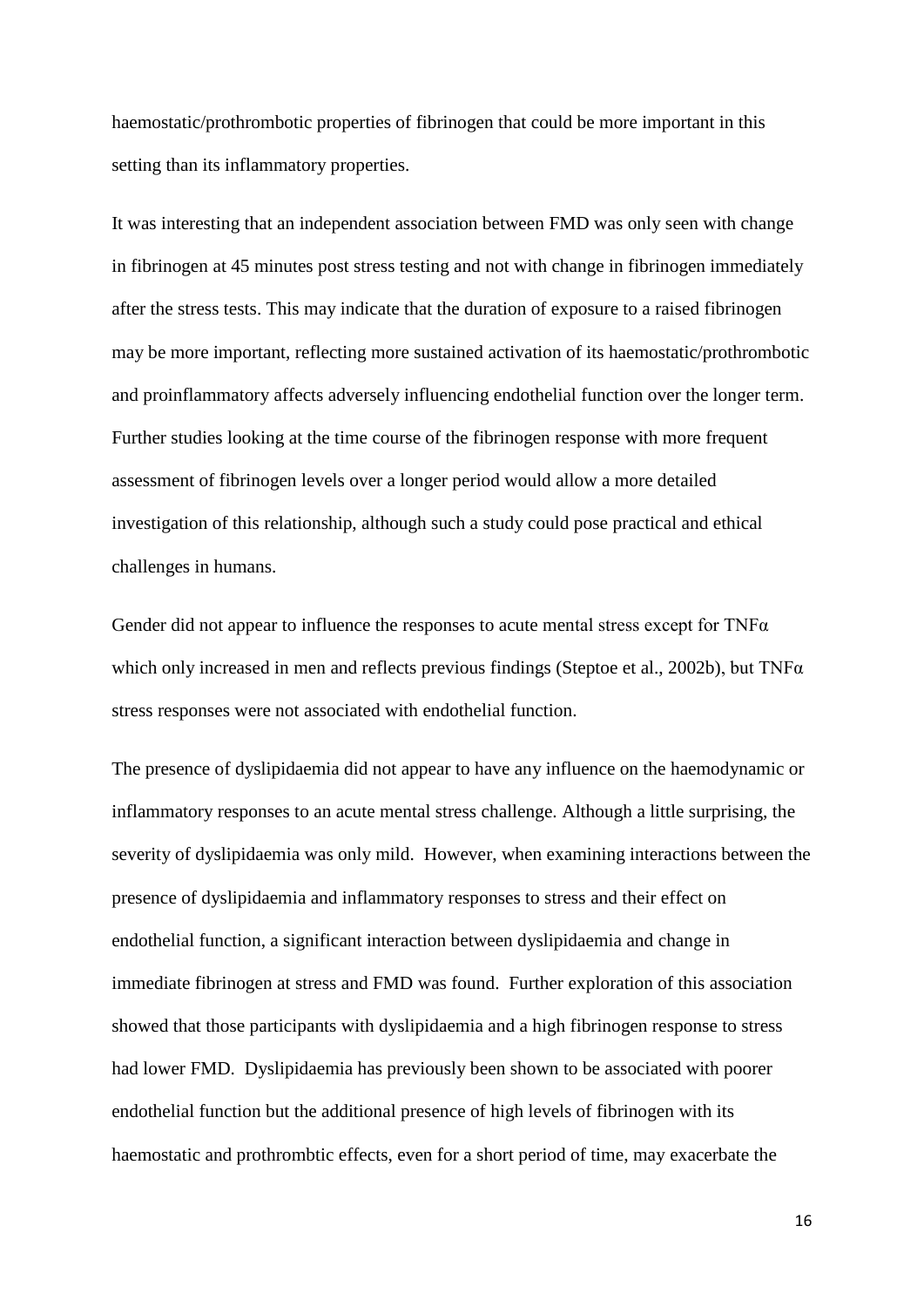development of endothelial function in this group with mild dyslipidaemia. Considered together with our observation of an independent relationship between fibrinogen at 45 minutes and FMD the evidence of an interaction between dyslipidaemia and immediate fibrinogen response highlights the potential importance of this effect of stress on vascular pathophysiology. Further studies exploring the influence of fibrinogen stress responses and vascular outcomes in selected populations with dyslipidaemia and other cardiovascular risk factors would be valuable.

There are a number of limitations to this study. Endothelial function was not assessed at the time of stress testing so it is unknown whether those participants with poorer FMD 3 years later already had endothelial dysfunction at the point of stress testing. The population were originally selected for being free of cardiovascular disease so the dyslipidaemia group mainly consists of those with mild lipid abnormalities. More adverse lipid profiles such as in familial hypercholesterolaemia may well give different findings. Additionally, blood samples for the mental stress study were not taken in a fasted state as the study protocol did not state the need for a pre-specified prior fast. Therefore, some participants may have been classified as dyslipidaemic due to elevated triglycerides which may have been within the normal range if the participant had fasted. However, the important association between non-fasting triglycerides (and also LDL) and cardiovascular outcomes is well recognised and suggests it is not inappropriate to select participants on the basis of non-fasting triglycerides (Nordestgaard and Varbo, 2014). In addition it may also more accurately reflect an individual's usual waking status as they would rarely be in a fully fasted state. It is also worth noting that although 36 participants had elevated triglycerides within this population, 21 of these individuals would also have been classified as having dyslipidaemia due to their TC, LDL or HDL levels.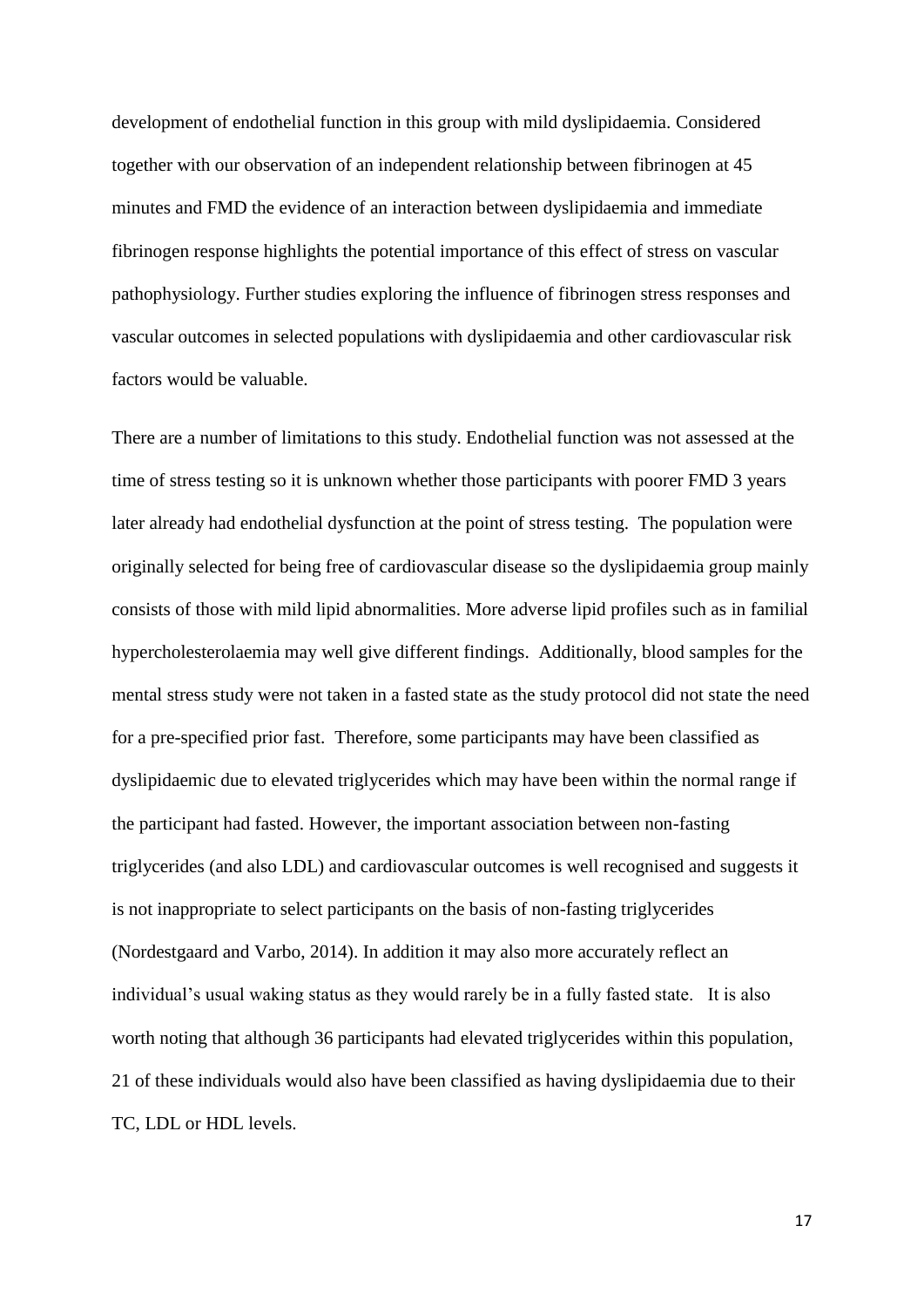Studies were carried out in both morning and afternoon sessions. Although we cannot exclude an influence of circadian rhythm, including an adjustment in our analyses for the time of day did not alter the relationship between fibrinogen responses and FMD. Furthermore, inflammatory measures were not associated with the time of day in a previous analysis of this dataset (Steptoe et al., 2002b).

Measures of plasma adrenaline and noradrenaline were not assessed as venous measures of these hormones can be unreliable indicators of general activation of the sympathetic nervous system. In addition the half life of catecholamines in plasma is 1-2 min, and venous concentrations in the forearm have been shown to be primarily due to local muscle activity (Hjemdahl, 1993). In order to assess dynamic autonomic function more reliably would have required complex, invasive and costly techniques which were not included in this protocol. However, significant increases in both blood pressure and heart rate in response to the tasks were seen in this study, which alongside self-reported measures of perceived stress previously reported in this cohort (Steptoe and Marmot, 2002) indicated the stressful nature of these challenges.

These data are from a post-hoc analysis of the Whitehall II psychobiology study and the results are consistent with previously published analyses from this study showing a relationship between fibrinogen stress responses and large artery stiffness, strengthening the implications of those findings. We are unaware of similar cohorts in which an attempt to replicate these findings could be made at present, but we believe our results should encourage further prospective research to investigate further these potentially important relationships between stress, traditional risk factors and cardiovascular disease.

In conclusion participants with an elevated fibrinogen response at 45 minutes post-stress and those with dyslipidaemia who had a greater immediate fibrinogen response to stress had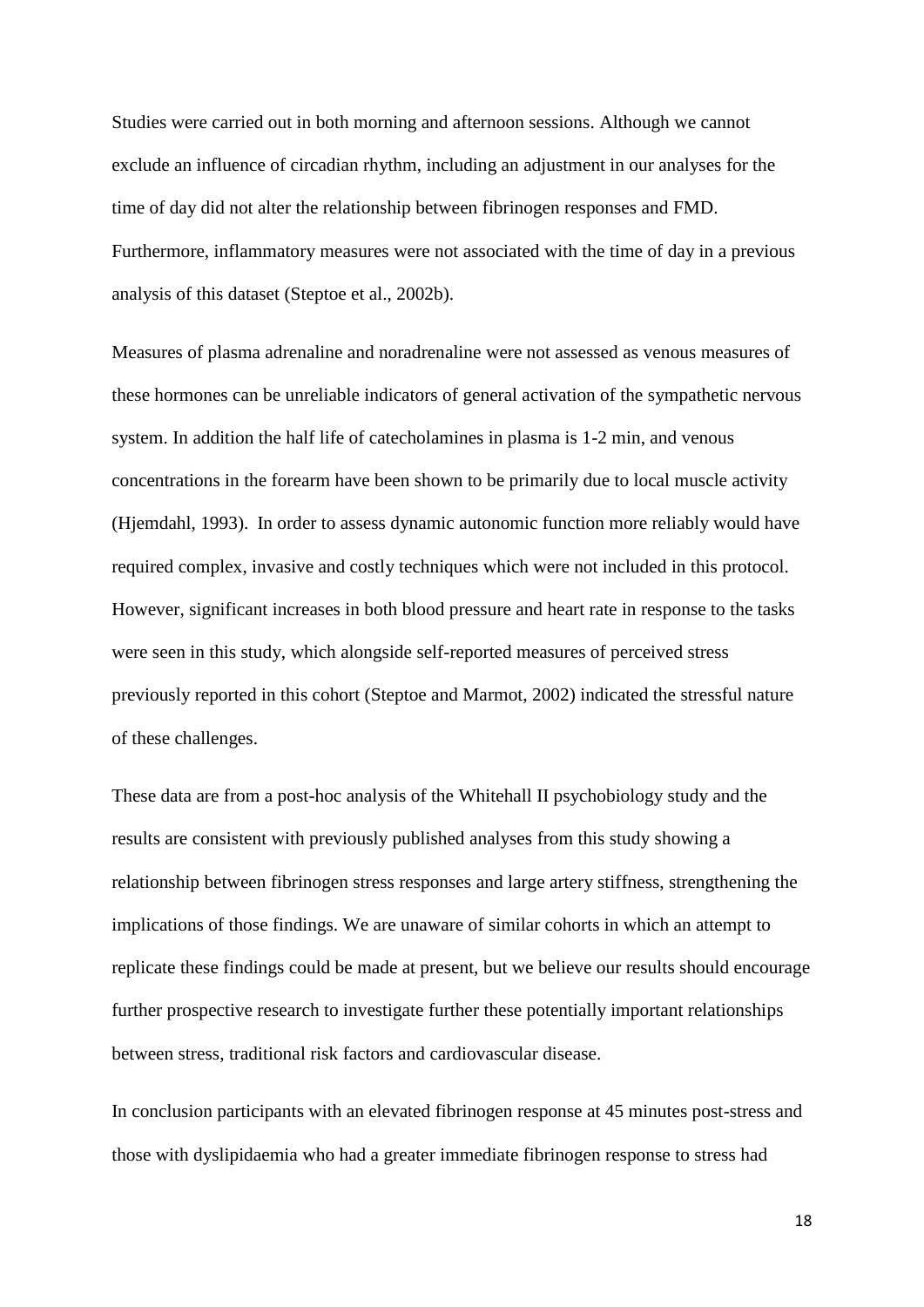impaired endothelial function 3 years later. These results implicate the fibrinogen response to

stress as a pathway through which psychological factors may contribute to the development

of cardiovascular disease.

# **Acknowledgments**

This research was supported by the British Heart Foundation.

## **References**

Andersson, C., Lyass, A., Vasan, R.S., Massaro, J.M., D'Agostino, R.B., Robins, S.J., 2014. Long-term risk of cardiovascular events across a spectrum of adverse major plasma lipid combinations in the Framingham Heart Study. The American Heart Journal 168, 878-883.e871.

Badimon, L.a.V.G., 2014. Thrombosis formation on atherosclerotic lesions and plaque rupture. Journal of Internal Medicine 276, 618--632.

Broadley, A.J.M., Korszun, A., Abdelaal, E., Moskvina, V., Jones, C.J.H., Nash, G.B., Ray, C., Deanfield, J., Frenneaux, M.P., 2005. Inhibition of Cortisol Production With Metyrapone Prevents Mental Stress-Induced Endothelial Dysfunction and Baroreflex Impairment. Journal of the American College of Cardiology 46, 344-350.

Brydon, L., Steptoe, A., 2005. Stress-induced increases in interleukin-6 and fibrinogen predict ambulatory blood pressure at 3-year follow-up. Journal of Hypertension 23, 1001-1007. Cardillo, C., Kilcoyne, C.M., Cannon Iii, R.O., Panza, J.A., 1998. Impairment of the nitric oxidemediated vasodilator response to mental stress in hypertensive but not in hypercholesterolemic patients. Journal of the American College of Cardiology 32, 1207-1213.

Celermajer, D.S., Sorensen, K.E., Bull, C., Robinson, J., Deanfield, J.E., 1994. Endothelium-dependent dilation in the systemic arteries of asymptomatic subjects relates to coronary risk factors and their interaction. Journal of the American College of Cardiology 24, 1468-1474.

Celermajer, D.S., Sorensen, K.E., Gooch, V.M., Spiegelhalter, D.J., Miller, O.I., Sullivan, I.D., Lloyd, J.K., Deanfield, J.E., 1992. Non-invasive detection of endothelial dysfunction in children and adults at risk of atherocslerosis. Lancet 340, 1111-1115.

Clapp, B.R., Hingorani, A.D., Kharbanda, R.K., Mohamed-Ali, V., Stephens, J.W., Vallance, P., MacAllister, R.J., 2004. Inflammation-induced endothelial dysfunction involves reduced nitric oxide bioavailability and increased oxidant stress. Cardiovascular Research 64, 172-178.

Clarkson, P., Celermajer, D.S., Donald, A.E., Sampson, M., Sorensen, K.E., Adams, M., Yue, D.K., John Betteridge, D., Deanfield, J.E., 1996. Impaired vascular reactivity in insulin-dependent diabetes mellitus is related to disease duration and low density lipoprotein cholesterol levels. Journal of the American College of Cardiology 28, 573-579.

Danesh, J., Lewington, S., Thompson, S.G., Lowe, G.D., Collins, R., Kostis, J.B., Wilson, A.C., Folsom, A.R., Wu, K., Benderly, M., Goldbourt, U., Willeit, J., Kiechl, S., Yarnell, J.W., Sweetnam, P.M., Elwood, P.C., Cushman, M., Psaty, B.M., Tracy, R.P., Tybjaerg-Hansen, A., Haverkate, F., de Maat, M.P., Fowkes, F.G., Lee, A.J., Smith, F.B., Salomaa, V., Harald, K., Rasi, R., Vahtera, E., Jousilahti, P., Pekkanen, J., D'Agostino, R., Kannel, W.B., Wilson, P.W., Tofler, G., rocha-Pinango, C.L., Rodriguez-Larralde, A., Nagy, E., Mijares, M., Espinosa, R., Rodriquez-Roa, E., Ryder, E., ez-Ewald, M.P., Campos, G., Fernandez, V., Torres, E., Marchioli, R., Valagussa, F., Rosengren, A., Wilhelmsen, L., Lappas, G., Eriksson, H., Cremer, P., Nagel, D., Curb, J.D., Rodriguez, B., Yano, K., Salonen, J.T., Nyyssonen, K., Tuomainen, T.P., Hedblad, B., Lind, P., Loewel, H., Koenig, W., Meade, T.W., Cooper, J.A., De, S.B.,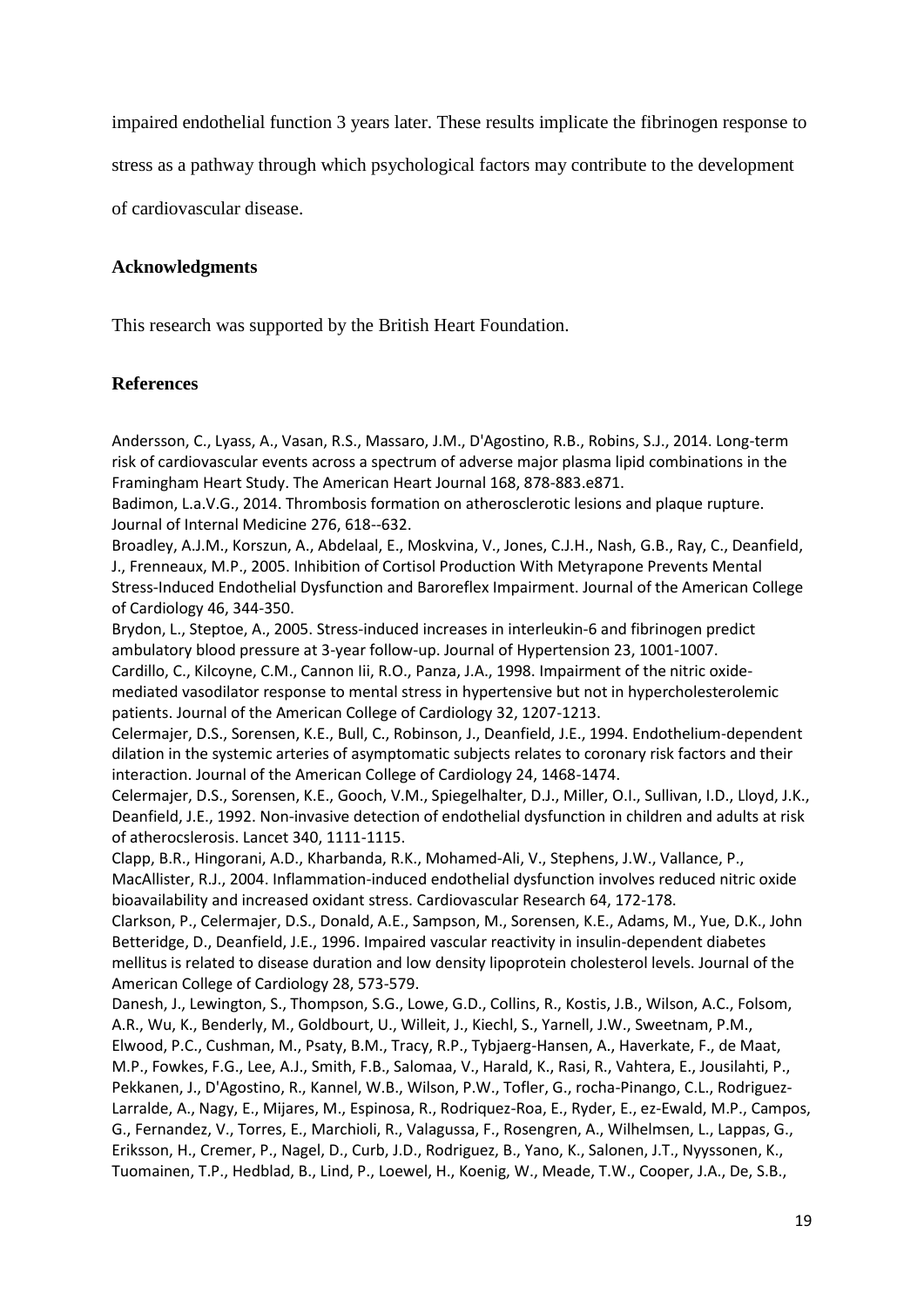Knottenbelt, C., Miller, G.J., Cooper, J.A., Bauer, K.A., Rosenberg, R.D., Sato, S., Kitamura, A., Naito, Y., Palosuo, T., Ducimetiere, P., Amouyel, P., Arveiler, D., Evans, A.E., Ferrieres, J., Juhan-Vague, I., Bingham, A., Schulte, H., Assmann, G., Cantin, B., Lamarche, B., Despres, J.P., Dagenais, G.R., Tunstall-Pedoe, H., Woodward, M., Ben-Shlomo, Y., Davey, S.G., Palmieri, V., Yeh, J.L., Rudnicka, A., Ridker, P., Rodeghiero, F., Tosetto, A., Shepherd, J., Ford, I., Robertson, M., Brunner, E., Shipley, M., Feskens, E.J., Kromhout, D., Dickinson, A., Ireland, B., Juzwishin, K., Kaptoge, S., Lewington, S., Memon, A., Sarwar, N., Walker, M., Wheeler, J., White, I., Wood, A., 2005. Plasma fibrinogen level and the risk of major cardiovascular diseases and nonvascular mortality: an individual participant meta-analysis. JAMA: The Journal of the American Medical Association 294, 1799-1809. Davies, P.F., Zilberberg, J., Helmke, B.P., 2003. Spatial Microstimuli in Endothelial Mechanosignaling.

Circulation Research 92, 359-370.

Di Minno, M.N.D., Ambrosino, P., Lupoli, R., Di Minno, A., Tasso, M., Peluso, R., Tremoli, E., 2015. Clinical assessment of endothelial function in patients with rheumatoid arthritis: A meta-analysis of literature studies. European Journal of Internal Medicine 26, 835-842.

Donald, A.E., Charakida, M., Cole, T.J., Friberg, P., Chowienczyk, P.J., Millasseau, S.C., Deanfield, J.E., Halcox, J.P., 2006. Non-Invasive Assessment of Endothelial Function: Which Technique? Journal of the American College of Cardiology 48, 1846-1850.

Ellins, E., Halcox, J., Donald, A., Field, B., Brydon, L., Deanfield, J., Steptoe, A., 2008. Arterial stiffness and inflammatory response to psychophysiological stress. Brain, Behavior, and Immunity 22, 941- 948.

Eriksson, M., Johansson, K., Sarabi, M., Lind, L., 2007. Mental Stress Impairs Endothelial Vasodilatory Function by a Beta-Adrenergic Mechanism. Endothelium: Journal of Endothelial Cell Research 14, 151 - 156.

Everson-Rose, S.A., Lewis, T.T., 2005. Psychosocial factors and cardiovascular diseases. Annu.Rev.Public Health 26, 469-500.

Ghiadoni, L., Donald, A.E., Cropley, M., Mullen, M.J., Oakley, G., Taylor, M., O'Connor, G., Betteridge, J., Klein, N., Steptoe, A., Deanfield, J.E., 2000. Mental Stress Induces Transient Endothelial Dysfunction in Humans. Circulation 102, 2473-2478.

Green, D.J., Jones, H., Thijssen, D., Cable, N.T., Atkinson, G., 2011. Flow-Mediated Dilation and Cardiovascular Event Prediction: Does Nitric Oxide Matter? Hypertension 57, 363-369.

Hansson, G.K., Libby, P., Tabas, I., 2015. Inflammation and plaque vulnerability. Journal of Internal Medicine 278, 483-493.

Hingorani, A.D., Cross, J., Kharbanda, R.K., Mullen, M.J., Bhagat, K., Taylor, M., Donald, A.E., Palacios, M., Griffin, G.E., Deanfield, J.E., MacAllister, R.J., Vallance, P., 2000. Acute Systemic Inflammation Impairs Endothelium-Dependent Dilatation in Humans. Circulation 102, 994-999.

Hjemdahl, P., 1993. Plasma catecholamines--analytical challenges and physiological limitations. Baillieres Clin Endocrinol Metab 7, 307-353.

Jennings, J.R., Kamarck, T.W., Everson-Rose, S.A., Kaplan, G.A., Manuck, S.B., Salonen, J.T., 2004. Exaggerated blood pressure responses during mental stress are prospectively related to enhanced carotid atherosclerosis in middle-aged Finnish men. Circulation 110, 2198-2203.

Languino, L.R., Plescia, J., Duperray, A., Brian, A.A., Plow, E.F., Geltosky, J.E., Altieri, D.C., 1993. Fibrinogen mediates leukocyte adhesion to vascular endothelium through an ICAM-1-dependent pathway. Cell 73, 1423-1434.

Liuzzo, G., Biasucci, L.M., Gallimore, J.R., Grillo, R.L., Rebuzzi, A.G., Pepys, M.B., Maseri, A., 1994. The prognostic value of C-reactive protein and serum amyloid a protein in severe unstable angina. N.Engl.J Med 331, 417-424.

Lominadze, D., Dean, W.L., Tyagi, S.C., Roberts, A.M., 2010. Mechanisms of fibrinogen-induced microvascular dysfunction during cardiovascular disease. Acta Physiologica 198, 1--13.

Lominadze, D., Tsakadze, N., Sen, U., Falcone, J.C., Souza, S.E., 2005. Fibrinogen and fragment Dinduced vascular constriction. American Journal of Physiology - Heart and Circulatory Physiology 288, H1257-H1264.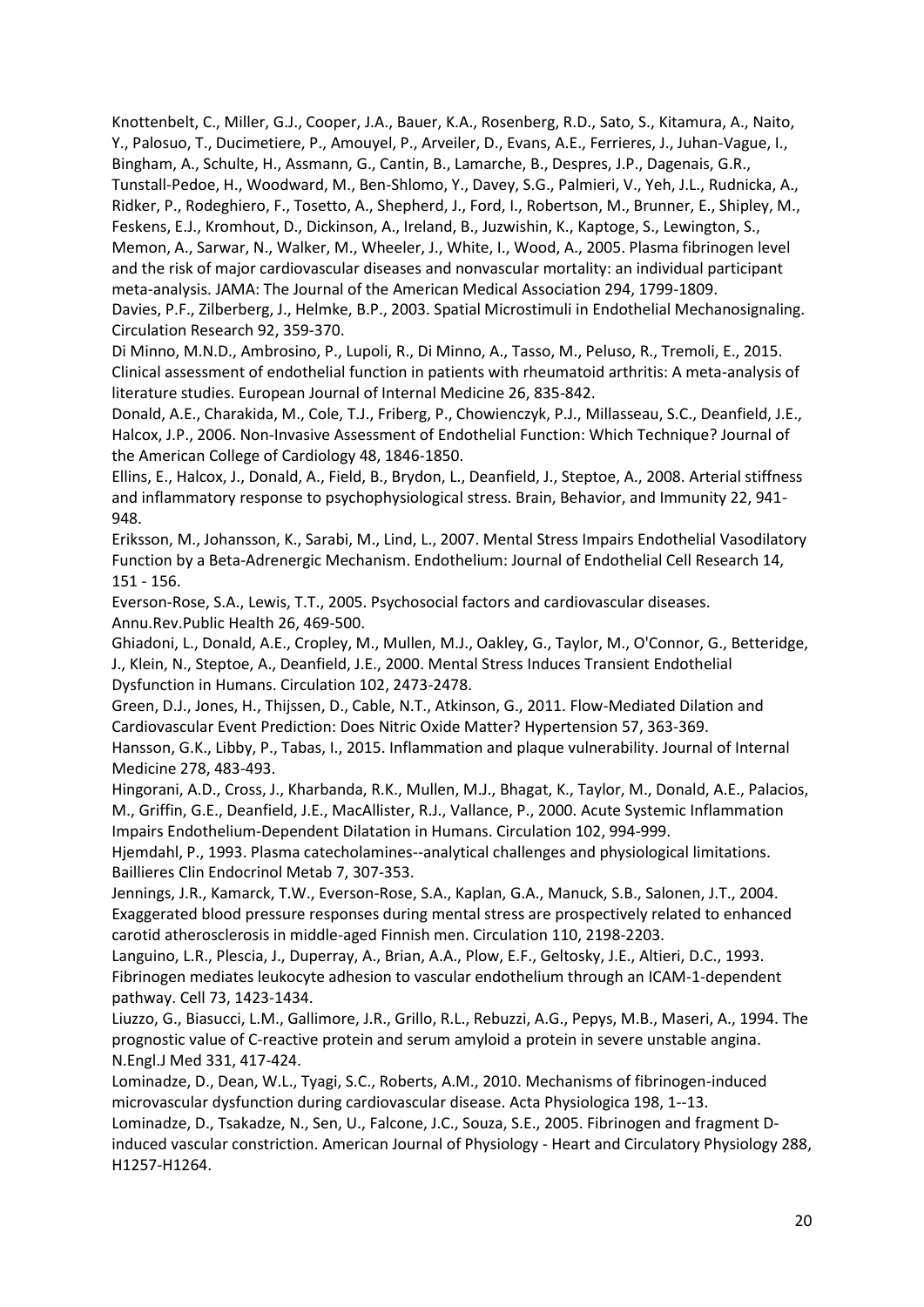Lowe, G.D.O., Lee, A.J., Rumley, A., Price, J.F., Fowkes, F.G.R., 1997. Blood viscosity and risk of cardiovascular events: the Edinburgh Artery Study. British Journal of Haematology 96, 168-173. Marmot, M.G., Smith, G.D., Stansfeld, S., Patel, C., North, F., Head, J., White, I., Brunner, E., Feeney, A., 1991. Health inequalities among British civil servants: the Whitehall II study. Lancet 337, 1387- 1393.

McCann, B.S., Magee, M.S., Broyles, F.C., Vaughan, M., Albers, J.J., Knopp, R.H., 1995. Acute psychological stress and epinephrine infusion in normolipidemic and hyperlipidemic men: effects on plasma lipid and apoprotein concentrations. Psychosomatic Medicine 57, 165-176.

Nordestgaard, B.G., Varbo, A., 2014. Triglycerides and cardiovascular disease. Lancet 384, 626-635. Ridker, P.M., Cushman, M., Stampfer, M.J., Tracy, R.P., Hennekens, C.H., 1997. Inflammation, Aspirin, and the Risk of Cardiovascular Disease in Apparently Healthy Men. N Engl J Med 336, 973- 979.

Spieker, L.E., Hurlimann, D., Ruschitzka, F., Corti, R., Enseleit, F., Shaw, S., Hayoz, D., Deanfield, J.E., Luscher, T.F., Noll, G., 2002. Mental Stress Induces Prolonged Endothelial Dysfunction via Endothelin-A Receptors. Circulation 105, 2817-2820.

Steptoe, A., Brydon, L., 2009. Emotional triggering of cardiac events. Neuroscience & Biobehavioral Reviews 33, 63-70.

Steptoe, A., Feldman, P.J., Kunz, S., Owen, N., Willemsen, G., Marmot, M., 2002a. Stress responsivity and socioeconomic status. A mechanism for increased cardiovascular disease risk? European Heart Journal 23, 1757-1763.

Steptoe, A., Hackett, R.A., Lazzarino, A.I., Bostock, S., La Marca, R., Carvalho, L.A., Hamer, M., 2014. Disruption of multisystem responses to stress in type 2 diabetes: Investigating the dynamics of allostatic load. Proceedings of the National Academy of Sciences 111, 15693-15698.

Steptoe, A., Hamer, M., Chida, Y., 2007. The effects of acute psychological stress on circulating inflammatory factors in humans: A review and meta-analysis. Brain, Behavior, and Immunity 21, 901- 912.

Steptoe, A., Kivimaki, M., 2013. Stress and cardiovascular disease: an update on current knowledge. Annual Review of Public Health 34, 337-354.

Steptoe, A., Kunz-Ebrecht, S., Owen, N., Feldman, P.J., Rumley, A., Lowe, G.D.O., Marmot, M., 2003. Influence of Socioeconomic Status and Job Control on Plasma Fibrinogen Responses to Acute Mental Stress. Psychosomatic Medicine 65, 137-144.

Steptoe, A., Marmot, M., 2002. The role of psychobiological pathways in socio-economic inequalities in cardiovascular disease risk. Eur Heart J 23, 13-25.

Steptoe, A., Owen, N., Kunz-Ebrecht, S., Mohamed-Ali, V., 2002b. Inflammatory cytokines, socioeconomic status, and acute stress responsivity. Brain, Behavior and Immunity 16, 774-784. Suehiro, K., Gailit, J., Plow, E.F., 1997. Fibrinogen Is a Ligand for Integrin α5β1 on Endothelial Cells. Journal of Biological Chemistry 272, 5360-5366.

Tousoulis, D., Papageorgiou, N., Androulakis, E., Briasoulis, A., Antoniades, C., Stefanadis, C., 2011. Fibrinogen and cardiovascular disease: Genetics and biomarkers. Blood Reviews 25, 239-245. Ueland, T., Vissers, M.N., Wiegman, A., Rodenburg, J., Hutten, B., Gullestad, L., Ose, L., Rifai, N., Ridker, P.M., Kastelein, J.J., Aukrust, P., Semb, A.G., 2006. Increased inflammatory markers in children with familial hypercholesterolaemia. European Journal of Clinical Investigation 36, 147-152. Woo, K.S., Chook, P., Yu, C.W., Sung, R.Y.T., Qiao, M., Leung, S.S.F., Lam, C.W.K., Metreweli, C., Celermajer, D.S., 2004. Overweight in children is associated with arterial endothelial dysfunction and intima-media thickening. International Journal of Obesity 28, 852-857.

Yusuf, S., Hawken, S., Ôunpuu, S., Dans, T., Avezum, A., Lanas, F., McQueen, M., Budaj, A., Pais, P., Varigos, J., Lisheng, L., 2004. Effect of potentially modifiable risk factors associated with myocardial infarction in 52 countries (the INTERHEART study): case-control study. The Lancet 364, 937-952.